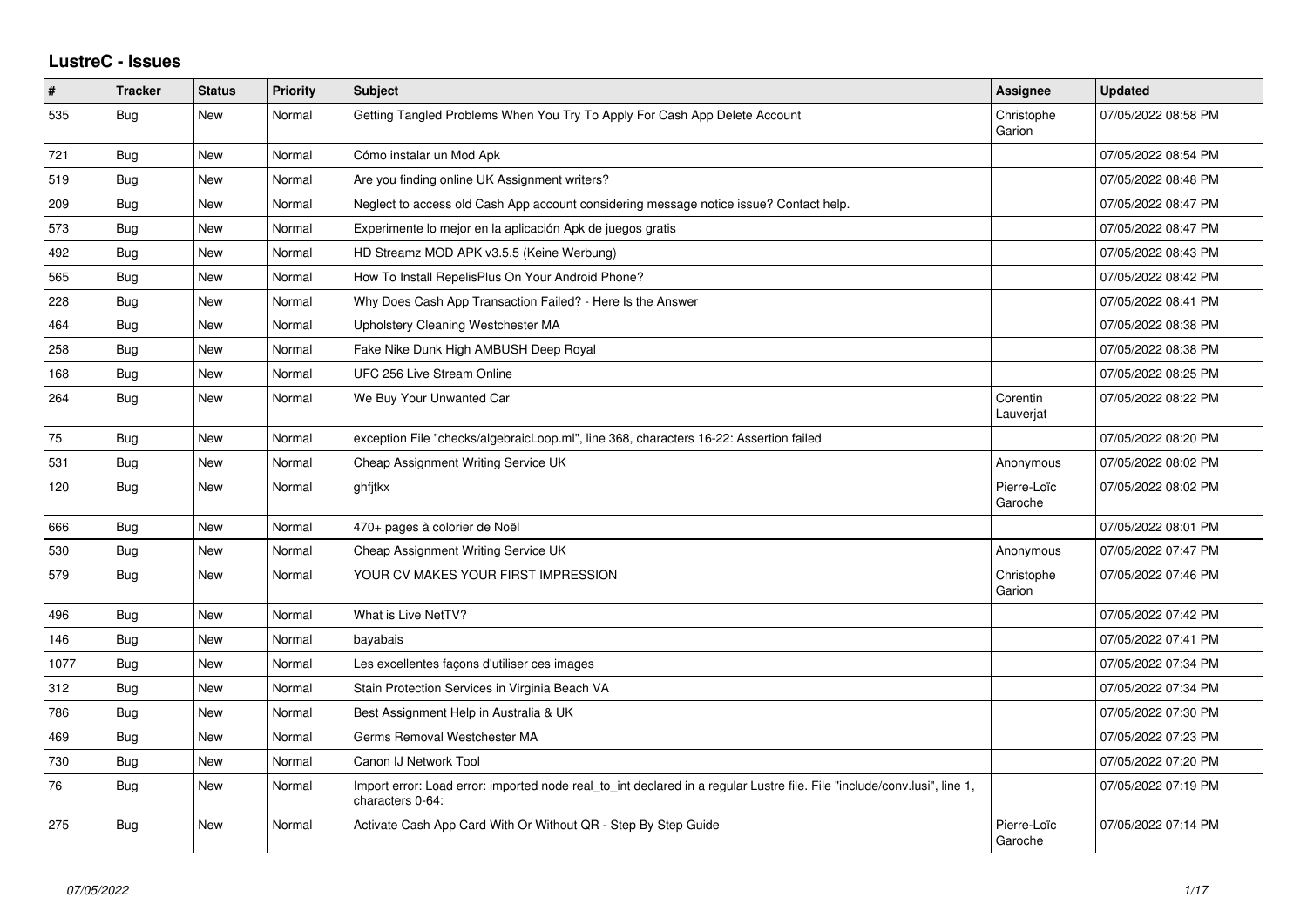| $\vert$ # | <b>Tracker</b> | <b>Status</b> | <b>Priority</b> | <b>Subject</b>                                                           | <b>Assignee</b>        | <b>Updated</b>      |
|-----------|----------------|---------------|-----------------|--------------------------------------------------------------------------|------------------------|---------------------|
| 498       | <b>Bug</b>     | New           | Normal          | Téléchargeur SoundCloud : SoundCloud en Mp3                              | Christophe<br>Garion   | 07/05/2022 07:13 PM |
| 183       | <b>Bug</b>     | New           | Normal          | Nursing Assignment Help Online                                           |                        | 07/05/2022 07:07 PM |
| 267       | <b>Bug</b>     | New           | Normal          | How To Use Internet Radio Services To Listen To Your Favorite Songs      |                        | 07/05/2022 07:00 PM |
| 534       | Bug            | <b>New</b>    | Normal          | Know how to initiate cash app refund by contacting the technical team    | Pierre-Loïc<br>Garoche | 07/05/2022 06:56 PM |
| 196       | <b>Bug</b>     | New           | Normal          | Homoeobazaar For Homeopathy Medicines                                    |                        | 07/05/2022 06:45 PM |
| 169       | <b>Bug</b>     | New           | Normal          | CV Maker - UAE CV Writing Agency                                         |                        | 07/05/2022 06:43 PM |
| 528       | <b>Bug</b>     | New           | Normal          | Korean Mag                                                               |                        | 07/05/2022 06:42 PM |
| 317       | Bug            | New           | Normal          | Eco/Green Cleaning Services in Virginia Beach VA                         |                        | 07/05/2022 06:33 PM |
| 284       | Bug            | New           | Normal          | All About Cash App Transfer Fail Problems                                |                        | 07/05/2022 06:21 PM |
| 250       | <b>Bug</b>     | New           | Normal          | Reviews of phone ringtones                                               |                        | 07/05/2022 06:21 PM |
| 682       | <b>Bug</b>     | New           | Normal          | Does Facebook customer service live chat allow to speak with someone?    |                        | 07/05/2022 06:09 PM |
| 74        | <b>Bug</b>     | New           | Normal          | const is not supported inside contract                                   | Pierre-Loïc<br>Garoche | 07/05/2022 06:01 PM |
| 128       | <b>Bug</b>     | New           | Normal          | dfgbd                                                                    |                        | 07/05/2022 05:58 PM |
| 257       | <b>Bug</b>     | New           | Normal          | Best latte machines                                                      |                        | 07/05/2022 05:56 PM |
| 696       | Bug            | <b>New</b>    | Normal          | How to Install the TuMangaOnline App                                     |                        | 07/05/2022 05:37 PM |
| 569       | Bug            | New           | Normal          | What is the incoming and outgoing mail server for Outlook IMAP settings? | Pierre-Loïc<br>Garoche | 07/05/2022 05:35 PM |
| 694       | Bug            | <b>New</b>    | Normal          | How to Get Guidance On How To Cash App Withdrawal Limit?                 | Christophe<br>Garion   | 07/05/2022 05:32 PM |
| 508       | Bug            | <b>New</b>    | Normal          | hire a professional dissertation help                                    |                        | 07/05/2022 05:15 PM |
| 668       | <b>Bug</b>     | New           | Normal          | Get to know Cash App Refund Process here                                 |                        | 07/05/2022 05:09 PM |
| 488       | <b>Bug</b>     | New           | Normal          | Quick solution to solve cash app dispute by the technical team           |                        | 07/05/2022 05:04 PM |
| 586       | Bug            | <b>New</b>    | Normal          | Best Modifications For Your Mobile Phone                                 |                        | 07/05/2022 04:56 PM |
| 155       | Bug            | New           | Normal          | Cant access my cash app account                                          | Pierre-Loïc<br>Garoche | 07/05/2022 04:42 PM |
| 219       | Bug            | New           | Normal          | Free Ringtones for Cell Phones.                                          |                        | 07/05/2022 04:20 PM |
| 524       | Bug            | New           | Normal          | How Does Google Account Recovery Work If Your Account Is Hacked?         |                        | 07/05/2022 04:20 PM |
| 797       | Bug            | New           | Normal          | Psychedelic                                                              | Christophe<br>Garion   | 07/05/2022 04:15 PM |
| 188       | Bug            | <b>New</b>    | Normal          | Why are university students buying assignments online?                   | Pierre-Loïc<br>Garoche | 07/05/2022 04:07 PM |
| 480       | <b>Bug</b>     | New           | Normal          | Nur Online Shop                                                          |                        | 07/05/2022 03:52 PM |
| 494       | <b>Bug</b>     | New           | Normal          | <b>Buy Discussion Post</b>                                               |                        | 07/05/2022 03:48 PM |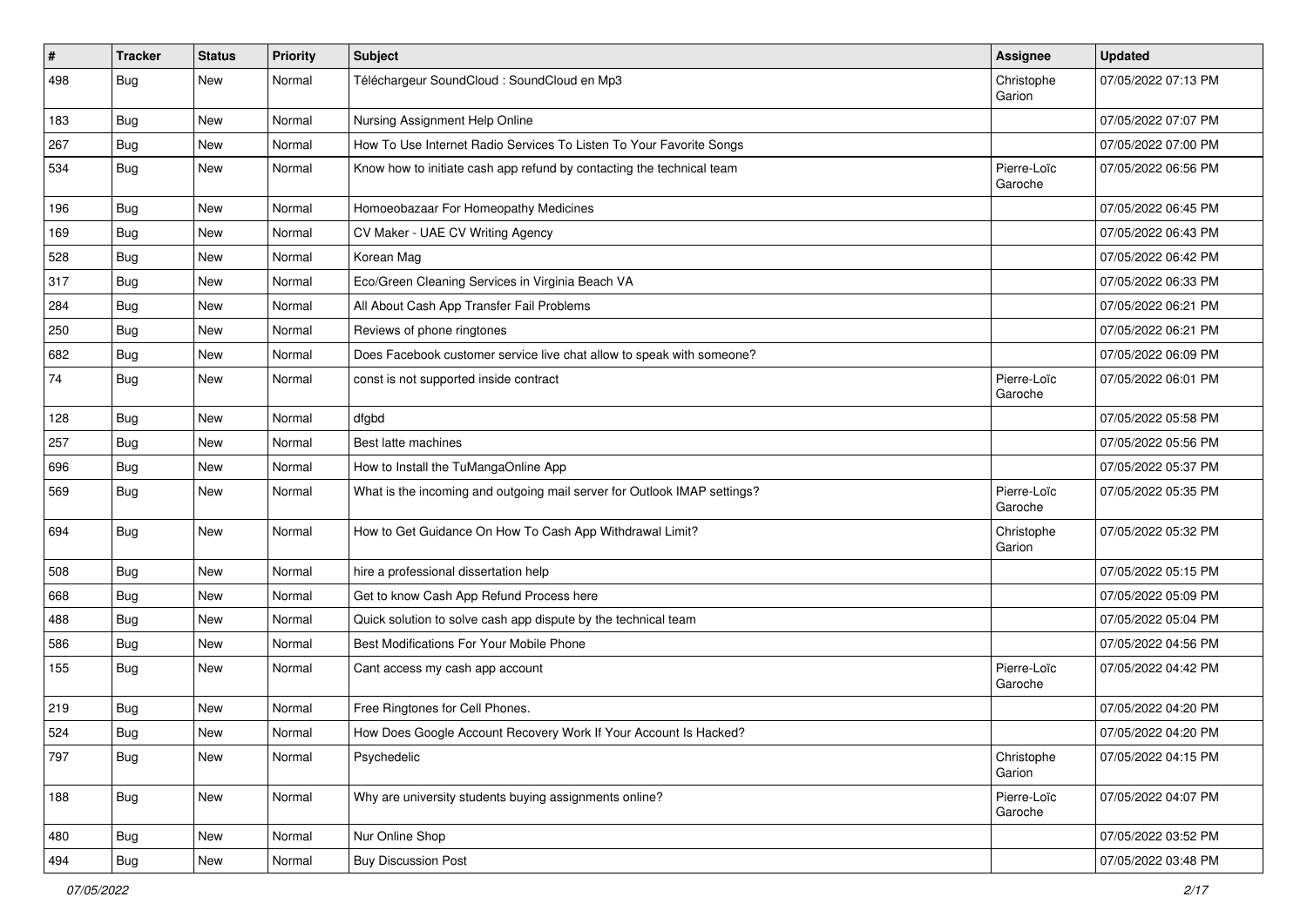| #   | <b>Tracker</b> | <b>Status</b> | Priority | <b>Subject</b>                                                                       | <b>Assignee</b>        | <b>Updated</b>      |
|-----|----------------|---------------|----------|--------------------------------------------------------------------------------------|------------------------|---------------------|
| 197 | <b>Bug</b>     | New           | Normal   | SBL JABORANDI PLUS HAIR OIL - COMPLETE SCALP CARE (100ML)                            |                        | 07/05/2022 03:47 PM |
| 979 | Bug            | New           | Normal   | Free Gas Cards for the Unemployed                                                    |                        | 07/05/2022 03:45 PM |
| 477 | Bug            | New           | Normal   | What Does Online Coupon Mean?                                                        |                        | 07/05/2022 03:41 PM |
| 697 | <b>Bug</b>     | New           | Normal   | How to Descargar Pura TV For Android                                                 |                        | 07/05/2022 03:29 PM |
| 244 | Bug            | <b>New</b>    | Normal   | Quels sont les avantages des stations de radio en ligne.                             |                        | 07/05/2022 03:25 PM |
| 505 | <b>Bug</b>     | New           | Normal   | www.trendmicro.com/activate                                                          |                        | 07/05/2022 03:23 PM |
| 517 | <b>Bug</b>     | New           | Normal   | Proficient tips to take help of cash app support professionals:                      |                        | 07/05/2022 03:18 PM |
| 190 | <b>Bug</b>     | New           | Normal   | All About Cash App Transfer Fail Problems                                            |                        | 07/05/2022 03:17 PM |
| 591 | Bug            | New           | Normal   | How To Find Facebook Modifications For Your Spotify Premium Apk?                     |                        | 07/05/2022 03:13 PM |
| 292 | Bug            | New           | Normal   | Venmo to Cash App Transfer Of Money- Explore Here                                    |                        | 07/05/2022 03:07 PM |
| 536 | <b>Bug</b>     | New           | Normal   | How to check the balance on the cash app card                                        | Hamza<br>Bourbouh      | 07/05/2022 03:05 PM |
| 211 | Bug            | <b>New</b>    | Normal   | Problem in Cash App rebate? Call Cash App customer service number for help.          |                        | 07/05/2022 02:49 PM |
| 567 | <b>Bug</b>     | New           | Normal   | Singapore assignment help                                                            |                        | 07/05/2022 02:47 PM |
| 955 | <b>Bug</b>     | New           | Normal   | How Long Does Verification Take On Cash App If You Apply For The Verification?       | Christophe<br>Garion   | 07/05/2022 02:41 PM |
| 234 | <b>Bug</b>     | New           | Normal   | My Personal Experience With the College Writing Services                             |                        | 07/05/2022 02:40 PM |
| 703 | <b>Bug</b>     | New           | Normal   | For real-time help, dial Facebook customer service number                            |                        | 07/05/2022 02:40 PM |
| 574 | Bug            | New           | Normal   | How to fix the Epson printer offline issue due to a wired connection?                |                        | 07/05/2022 02:39 PM |
| 690 | <b>Bug</b>     | New           | Normal   | campervan hire                                                                       |                        | 07/05/2022 02:00 PM |
| 333 | Bug            | <b>New</b>    | Normal   | Mold Removal Services in Norfolk VA                                                  |                        | 07/05/2022 01:59 PM |
| 501 | Bug            | New           | Normal   | How Do I Annihilate Cash App Transfer Failed Problems Effectively                    | Pierre-Loïc<br>Garoche | 07/05/2022 01:54 PM |
| 822 | <b>Bug</b>     | New           | Normal   | Dowload Your Boyfriend Game                                                          |                        | 07/05/2022 01:51 PM |
| 789 | <b>Bug</b>     | New           | Normal   | Full version                                                                         |                        | 07/05/2022 01:51 PM |
| 724 | Bug            | New           | Normal   | Dial Chime Customer support number for a quick response                              |                        | 07/05/2022 01:50 PM |
| 500 | <b>Bug</b>     | New           | Normal   | Simply contact the technical team, to find the solution to cash app refund problems. | Pierre-Loïc<br>Garoche | 07/05/2022 01:50 PM |
| 514 | <b>Bug</b>     | New           | Normal   | Trans-Caribbean                                                                      |                        | 07/05/2022 01:45 PM |
| 88  | <b>Bug</b>     | New           | Normal   | kind2 output: When for node arguments                                                | Pierre-Loïc<br>Garoche | 07/05/2022 01:40 PM |
| 513 | Bug            | <b>New</b>    | Normal   | Unlock cash app account using the easy steps:                                        | Anonymous              | 07/05/2022 01:30 PM |
| 253 | Bug            | New           | Normal   | Florence Lawrence                                                                    |                        | 07/05/2022 01:16 PM |
| 525 | Bug            | New           | Normal   | If you don't have a QR code: How to activate cash app card in app                    |                        | 07/05/2022 01:10 PM |
| 217 | Bug            | New           | Normal   | How this service matter most?                                                        |                        | 07/05/2022 01:09 PM |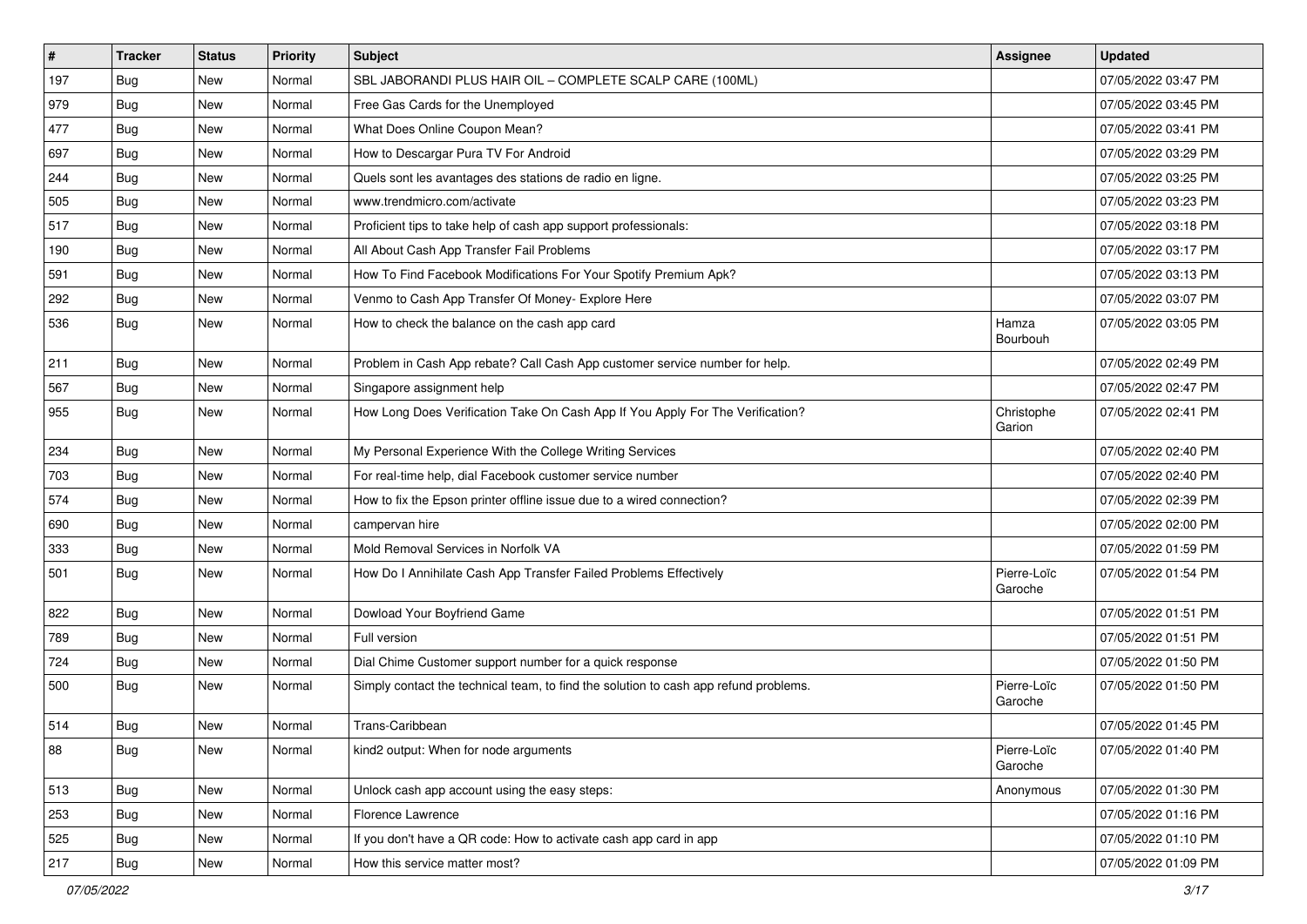| $\vert$ # | <b>Tracker</b> | <b>Status</b> | Priority | <b>Subject</b>                                                                                     | <b>Assignee</b>        | <b>Updated</b>      |
|-----------|----------------|---------------|----------|----------------------------------------------------------------------------------------------------|------------------------|---------------------|
| 487       | <b>Bug</b>     | New           | Normal   | Cheap Fake Dunks                                                                                   |                        | 07/05/2022 12:59 PM |
| 523       | <b>Bug</b>     | New           | Normal   | What Is The Right Google Account Recovery Aid To Regain Account Access?                            | Pierre-Loïc<br>Garoche | 07/05/2022 12:53 PM |
| 1145      | <b>Bug</b>     | New           | Normal   | IHG Is Extending Its Already Impressive Roster with a New Luxury Collection of Independent Hotels? |                        | 07/05/2022 12:50 PM |
| 582       | <b>Bug</b>     | New           | Normal   | Cash App Won't Let Me Send Money If There Is A Low Balance Available                               | Pierre-Loïc<br>Garoche | 07/05/2022 12:48 PM |
| 164       | Bug            | New           | Normal   | dfgbd                                                                                              |                        | 07/05/2022 12:47 PM |
| 347       | <b>Bug</b>     | New           | Normal   | Eco/Green Cleaning Services in Chesapeake VA                                                       |                        | 07/05/2022 12:46 PM |
| 261       | <b>Bug</b>     | New           | Normal   | Ringtone Downloads - Easy Ways Come Up With Your Own Ringtones                                     |                        | 07/05/2022 12:41 PM |
| 503       | <b>Bug</b>     | New           | Normal   | Youtube Premium Apk free download for Android                                                      |                        | 07/05/2022 12:33 PM |
| 658       | <b>Bug</b>     | New           | Normal   | <b>Watermelon Nutrition Facts And Health Benefits</b>                                              |                        | 07/05/2022 12:28 PM |
| 380       | <b>Bug</b>     | New           | Normal   | Moving Services in McLean VA                                                                       |                        | 07/05/2022 12:15 PM |
| 662       | Bug            | New           | Normal   | Oreo TV Download - The Easiest Way to Watch Live TV                                                |                        | 07/05/2022 12:10 PM |
| 651       | <b>Bug</b>     | New           | Normal   | Salmon Health Benefits                                                                             |                        | 07/05/2022 12:09 PM |
| 457       | Bug            | New           | Normal   | Carpet Cleaning Medford MA                                                                         |                        | 07/05/2022 12:06 PM |
| 767       | Bug            | New           | Normal   | apkmod                                                                                             |                        | 07/05/2022 11:57 AM |
| 481       | <b>Bug</b>     | New           | Normal   | Nur Online Shop                                                                                    |                        | 07/05/2022 11:49 AM |
| 556       | <b>Bug</b>     | New           | Normal   | Play Game Mod Apk With Your Friends                                                                |                        | 07/05/2022 11:45 AM |
| 1104      | <b>Bug</b>     | New           | Normal   | Idle game fix bug                                                                                  |                        | 07/05/2022 11:42 AM |
| 577       | <b>Bug</b>     | New           | Normal   | Follow these easy steps to make Admiral Casino Login                                               |                        | 07/05/2022 11:31 AM |
| 661       | <b>Bug</b>     | New           | Normal   | Turbo VPN MOD APK Download                                                                         |                        | 07/05/2022 11:24 AM |
| 761       | <b>Bug</b>     | New           | Normal   | What is it about basketball that makes it so popular in the United States?                         | Corentin<br>Lauverjat  | 07/05/2022 11:09 AM |
| 532       | <b>Bug</b>     | New           | Normal   | My Assignment Help                                                                                 |                        | 07/05/2022 11:04 AM |
| 506       | <b>Bug</b>     | New           | Normal   | www.trendmicro.com/activate                                                                        |                        | 07/05/2022 11:03 AM |
| 941       | Bug            | New           | Normal   | is Disney Now and Disney Plus different?                                                           |                        | 07/05/2022 11:02 AM |
| 820       | <b>Bug</b>     | New           | Normal   | Metal Slug Apk para Android                                                                        |                        | 07/05/2022 10:50 AM |
| 278       | <b>Bug</b>     | New           | Normal   | Cash App Help & Solutions - Here You Will Get Better Assistance                                    |                        | 07/05/2022 10:47 AM |
| 482       | <b>Bug</b>     | New           | Normal   | <b>Text Window</b>                                                                                 |                        | 07/05/2022 10:45 AM |
| 282       | <b>Bug</b>     | New           | Normal   | Activate Cash App Card: Learn Simple Steps & Fix Errors                                            |                        | 07/05/2022 10:17 AM |
| 495       | <b>Bug</b>     | New           | Normal   | Twitch Clip Downloader Download Twitch Clips Online 2021                                           |                        | 07/05/2022 10:12 AM |
| 181       | Bug            | New           | Normal   | <b>Healthcare Custom Writing Services</b>                                                          |                        | 07/05/2022 10:07 AM |
| 489       | Bug            | New           | Normal   | Get cash app refund instantly if sent to the wrong person                                          |                        | 07/05/2022 10:05 AM |
| 615       | Bug            | New           | Normal   | CheapestMedsShop   100% Safe Medicines Online in USA UK & AUS.                                     |                        | 07/05/2022 09:58 AM |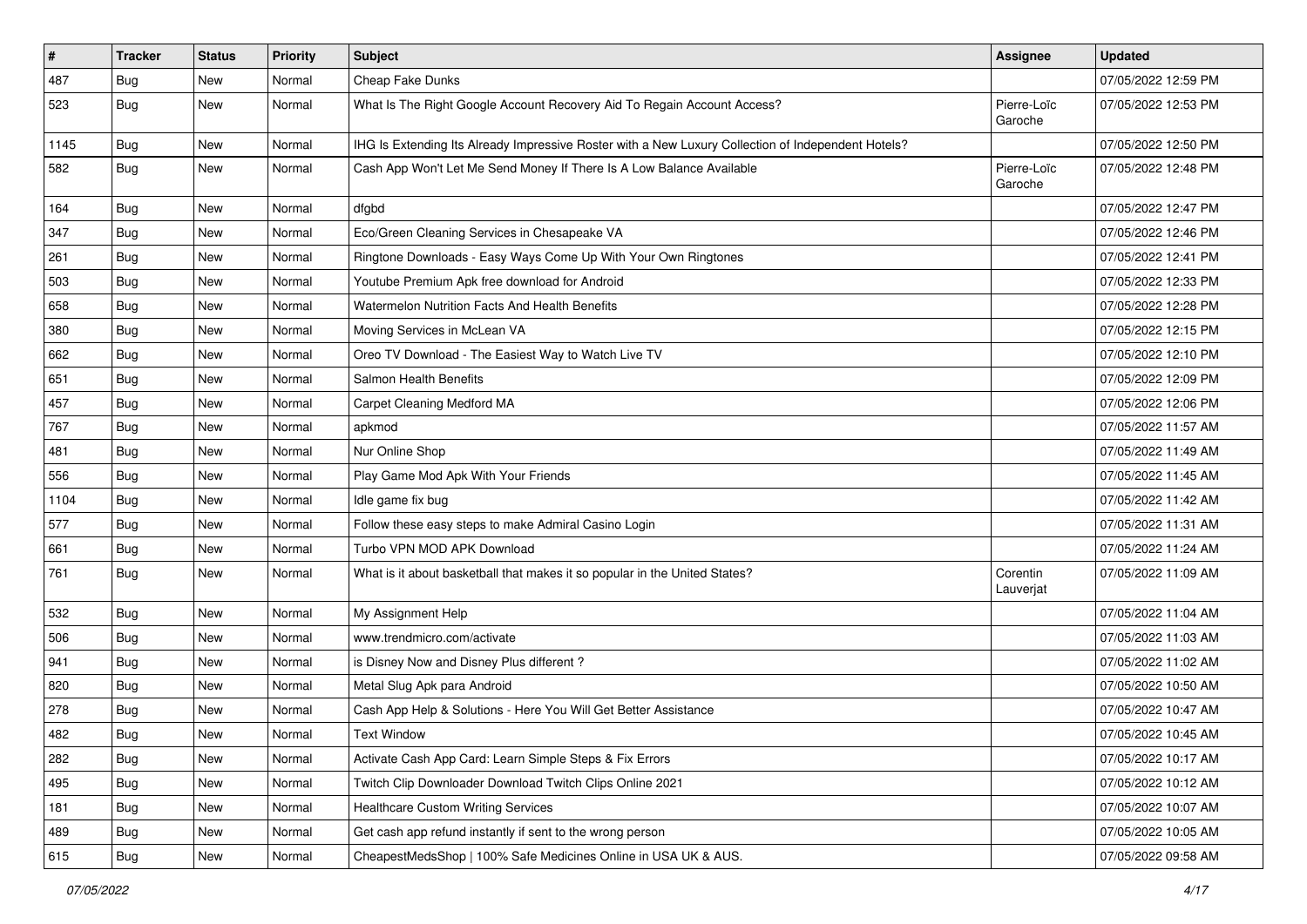| $\vert$ # | <b>Tracker</b> | <b>Status</b> | <b>Priority</b> | <b>Subject</b>                                                                                          | Assignee               | <b>Updated</b>      |
|-----------|----------------|---------------|-----------------|---------------------------------------------------------------------------------------------------------|------------------------|---------------------|
| 671       | <b>Bug</b>     | New           | Normal          | Hot games                                                                                               | Pierre-Loïc<br>Garoche | 07/05/2022 09:58 AM |
| 537       | Bug            | New           | Normal          | Get tech assistance with customer support on ATT Yahoo email login issue.                               |                        | 07/05/2022 09:54 AM |
| 139       | Bug            | New           | Normal          | relseo                                                                                                  |                        | 07/05/2022 09:42 AM |
| 520       | Bug            | <b>New</b>    | Normal          | What Is The Major Role Of Cash.app/Help and Support Page?                                               |                        | 07/05/2022 09:33 AM |
| 246       | Bug            | New           | Normal          | The Beast App                                                                                           |                        | 07/05/2022 09:33 AM |
| 157       | <b>Bug</b>     | New           | Normal          | Forget cash app pin                                                                                     |                        | 07/05/2022 09:29 AM |
| 119       | Bug            | <b>New</b>    | Normal          | klhjigyu                                                                                                |                        | 07/05/2022 09:23 AM |
| 825       | <b>Bug</b>     | New           | Normal          | Lucky Patcher Download                                                                                  |                        | 07/05/2022 09:19 AM |
| 771       | Bug            | <b>New</b>    | Normal          | united airlines baggage policy                                                                          |                        | 07/05/2022 09:19 AM |
| 400       | Bug            | New           | Normal          | Office Moving Services in Potomac MD                                                                    |                        | 07/05/2022 09:18 AM |
| 568       | Bug            | New           | Normal          | Instale a versão mais recente do YouTube Premium                                                        |                        | 07/05/2022 09:14 AM |
| 1114      | Bug            | <b>New</b>    | Normal          | To control the car, all you must do is click to go left or right and release the button to go straight. |                        | 07/05/2022 09:01 AM |
| 515       | Bug            | New           | Normal          | Fragment Nike Dunk High Tokyo Fake                                                                      |                        | 07/05/2022 08:55 AM |
| 115       | Bug            | New           | Normal          | NFL LIVE STREAM                                                                                         |                        | 07/05/2022 08:46 AM |
| 699       | Bug            | New           | Normal          | Would you be able to utilize Cash App Twitch?                                                           |                        | 07/05/2022 08:42 AM |
| 1120      | Bug            | <b>New</b>    | Normal          | Summary of 5 best coloring apps on phones                                                               |                        | 07/05/2022 08:31 AM |
| 722       | Bug            | <b>New</b>    | Normal          | Vergrößern Sie Instagram-Fotos mit instazoom                                                            | Christophe<br>Garion   | 07/05/2022 08:23 AM |
| 460       | Bug            | <b>New</b>    | Normal          | Floor Cleaning Medford MA                                                                               |                        | 07/05/2022 08:19 AM |
| 484       | <b>Bug</b>     | <b>New</b>    | Normal          | UK best essay writing service                                                                           |                        | 07/05/2022 08:08 AM |
| 1144      | Bug            | New           | Normal          | <b>Tour Packages</b>                                                                                    |                        | 07/05/2022 07:55 AM |
| 709       | Bug            | New           | Normal          | How To Load Cash App Card At Walmart Without Having To Face Any Hassle?                                 |                        | 07/05/2022 07:45 AM |
| 613       | <b>Bug</b>     | New           | Normal          | Buy Aspadol 100mg Tab Online in US, UK, AU   Erospharmacy                                               |                        | 07/05/2022 07:31 AM |
| 194       | <b>Bug</b>     | New           | Normal          | lace closure wigs                                                                                       |                        | 07/05/2022 07:30 AM |
| 741       | Bug            | <b>New</b>    | Normal          | <b>Blockchain Technology Solutions</b>                                                                  |                        | 07/05/2022 07:25 AM |
| 143       | <b>Bug</b>     | New           | Normal          | Bob lace front wigs                                                                                     |                        | 07/05/2022 07:09 AM |
| 247       | <b>Bug</b>     | New           | Normal          | best 4 Channel Amp                                                                                      |                        | 07/05/2022 07:06 AM |
| 285       | Bug            | New           | Normal          | Have you ever written an essay?                                                                         |                        | 07/05/2022 06:42 AM |
| 774       | Bug            | New           | Normal          | Follow proper initiatives                                                                               |                        | 07/05/2022 06:06 AM |
| 645       | <b>Bug</b>     | <b>New</b>    | Normal          | thong tin chinh xac nhat hom nay                                                                        |                        | 07/05/2022 06:06 AM |
| 529       | Bug            | New           | Normal          | Thop TV APK - Free Download for Android                                                                 |                        | 07/05/2022 05:47 AM |
| 502       | Bug            | New           | Normal          | Les instructions pour définir des sonneries pour iPhone sont simples et faciles à suivre                |                        | 07/05/2022 05:41 AM |
| 140       | <b>Bug</b>     | New           | Normal          | sugarbalanceusa                                                                                         |                        | 07/05/2022 05:29 AM |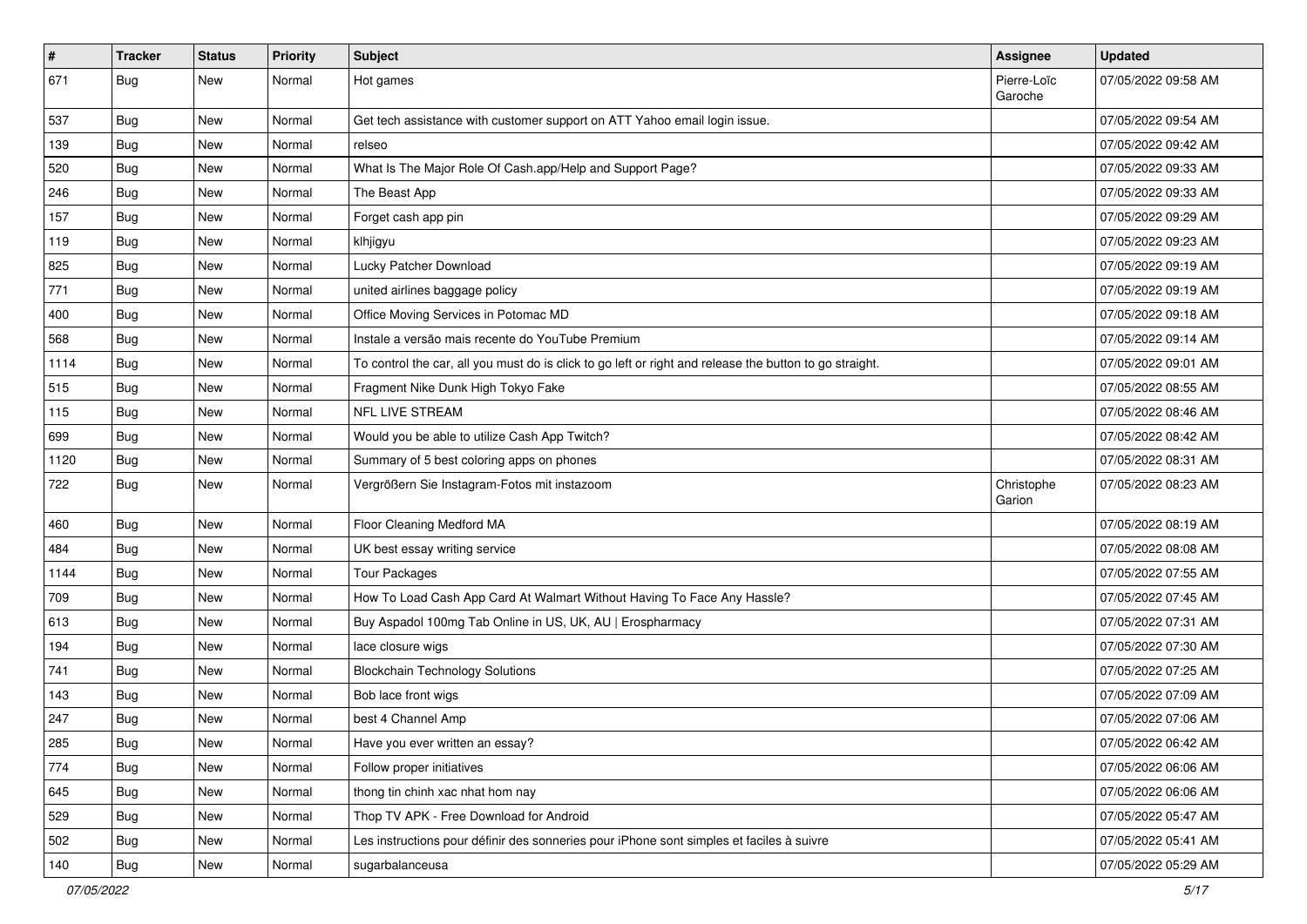| $\pmb{\#}$ | <b>Tracker</b> | <b>Status</b> | Priority | <b>Subject</b>                                                                                                                                                                                                                                                        | <b>Assignee</b>        | <b>Updated</b>      |
|------------|----------------|---------------|----------|-----------------------------------------------------------------------------------------------------------------------------------------------------------------------------------------------------------------------------------------------------------------------|------------------------|---------------------|
| 619        | Bug            | New           | Normal   | Online Trusted Medicine Store in US for Health - Genericmedsupply                                                                                                                                                                                                     |                        | 07/05/2022 05:11 AM |
| 483        | Bug            | <b>New</b>    | Normal   | UK best essay writing service                                                                                                                                                                                                                                         |                        | 07/05/2022 05:11 AM |
| 541        | <b>Bug</b>     | New           | Normal   | How to fix the cash app payment failed errors?                                                                                                                                                                                                                        |                        | 07/05/2022 04:55 AM |
| 777        | <b>Bug</b>     | New           | Normal   | Obtain driving instructions using Google Maps.                                                                                                                                                                                                                        |                        | 07/05/2022 04:55 AM |
| 656        | <b>Bug</b>     | New           | Normal   | Kiwi Nutrition Facts And Health Benefits                                                                                                                                                                                                                              |                        | 07/05/2022 04:52 AM |
| 570        | <b>Bug</b>     | New           | Normal   | What is Sutton bank cash app customer service phone number?                                                                                                                                                                                                           | Pierre-Loïc<br>Garoche | 07/05/2022 04:34 AM |
| 631        | Bug            | New           | Normal   | How Can I Load Cash App Card at Walmart straight away?                                                                                                                                                                                                                |                        | 07/05/2022 04:34 AM |
| 688        | <b>Bug</b>     | New           | Normal   | How to use twitch.tv/activate?                                                                                                                                                                                                                                        |                        | 07/05/2022 04:19 AM |
| 598        | Bug            | <b>New</b>    | Normal   | Universo s / f Download                                                                                                                                                                                                                                               |                        | 07/05/2022 04:13 AM |
| 614        | <b>Bug</b>     | New           | Normal   | Como baixar o MOD APK no celular                                                                                                                                                                                                                                      |                        | 07/05/2022 04:08 AM |
| 783        | <b>Bug</b>     | New           | Normal   | How Do I Determine The Reasons And Solutions To Fix Cash App Transfer Failed?                                                                                                                                                                                         |                        | 07/05/2022 04:03 AM |
| 706        | <b>Bug</b>     | New           | Normal   | How Can You Cancel A Cash App Payment Without Any Prior Information?                                                                                                                                                                                                  |                        | 07/05/2022 03:46 AM |
| 1108       | Bug            | New           | Normal   | Six Guns Mod Apk Answers Your Questions                                                                                                                                                                                                                               |                        | 07/05/2022 03:27 AM |
| 345        | Bug            | <b>New</b>    | Normal   | Stain Protection Services in Chesapeake VA                                                                                                                                                                                                                            |                        | 07/05/2022 03:13 AM |
| 289        | Bug            | New           | Normal   | Recover Yahoo Mail Forgotten Password - Explore Kanata Chinese                                                                                                                                                                                                        |                        | 07/05/2022 03:04 AM |
| 728        | <b>Bug</b>     | New           | Normal   | Will Cash App refund money if scammed? Hitches With Optimum Ease                                                                                                                                                                                                      |                        | 07/05/2022 02:45 AM |
| 655        | Bug            | New           | Normal   | <b>Eggplant Health Benefits</b>                                                                                                                                                                                                                                       |                        | 07/05/2022 02:34 AM |
| 970        | <b>Bug</b>     | New           | Normal   | The Amount Of Time Does Cash App Direct Deposit Time Take?                                                                                                                                                                                                            |                        | 07/05/2022 02:33 AM |
| 473        | <b>Bug</b>     | New           | Normal   | Floor Stripping Arlington MA                                                                                                                                                                                                                                          |                        | 07/05/2022 02:30 AM |
| 704        | Bug            | New           | Normal   | Reach support team of Chime Customer Service for instant help                                                                                                                                                                                                         |                        | 07/05/2022 02:23 AM |
| 781        | <b>Bug</b>     | New           | Normal   | Free Whatsapp Group to Join                                                                                                                                                                                                                                           |                        | 07/05/2022 02:19 AM |
| 686        | Bug            | New           | Normal   | Welcome To The Most Demandable Mahipalpur Escorts Agency                                                                                                                                                                                                              |                        | 07/05/2022 02:18 AM |
| 587        | <b>Bug</b>     | New           | Normal   | Why Picsart Pro Offers Great Features                                                                                                                                                                                                                                 |                        | 07/05/2022 02:12 AM |
| 716        | <b>Bug</b>     | New           | Normal   | La celebración de un BabyShower.                                                                                                                                                                                                                                      |                        | 07/05/2022 01:58 AM |
| 788        | <b>Bug</b>     | New           | Normal   | Intro Maker Mod APK                                                                                                                                                                                                                                                   |                        | 07/05/2022 01:50 AM |
| 620        | Bug            | New           | Normal   | Viagra Meds: Fastest & Quick Delivery On Your Doorstep - USA                                                                                                                                                                                                          |                        | 07/05/2022 01:45 AM |
| 782        | <b>Bug</b>     | New           | Normal   | Comment faire une sonnerie téléphonique                                                                                                                                                                                                                               |                        | 07/05/2022 01:35 AM |
| 602        | <b>Bug</b>     | New           | Normal   | Best Essay Writing Service UK                                                                                                                                                                                                                                         | Pierre-Loïc<br>Garoche | 07/05/2022 01:28 AM |
| 593        | <b>Bug</b>     | New           | Normal   | Eiffel Spark Ultimate C2 SN series is a fully synthetic range of advanced performance engine oils blended in high<br>performance fully synthetic (PAO - polyalphaolefin) basestocks fortified with advanced technology additive system,<br>specifically formulated to |                        | 07/05/2022 01:19 AM |
| 450        | Bug            | New           | Normal   | Floor Stripping Quincy MA                                                                                                                                                                                                                                             |                        | 07/05/2022 01:16 AM |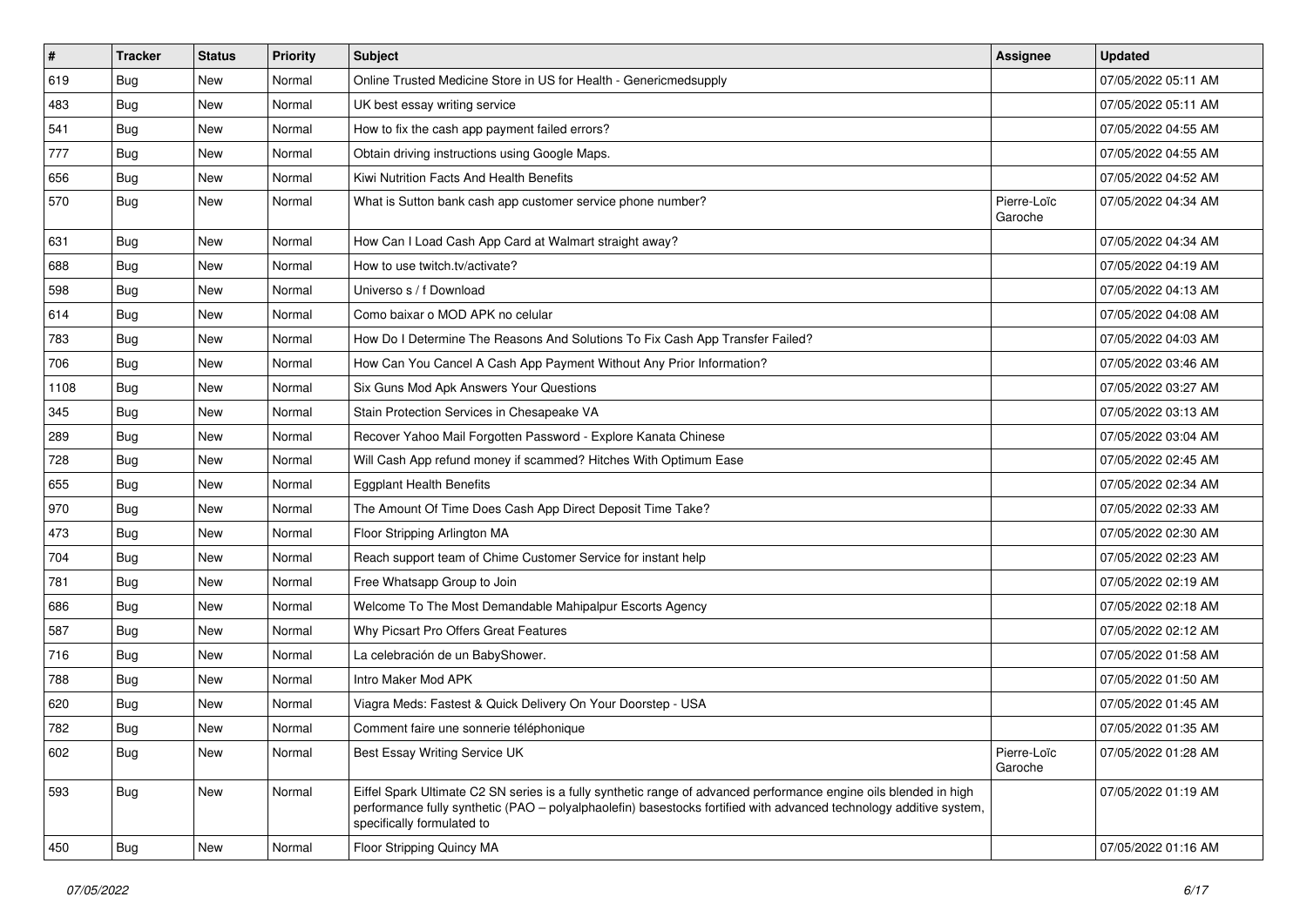| $\vert$ # | <b>Tracker</b> | <b>Status</b> | Priority | Subject                                                                          | <b>Assignee</b>        | <b>Updated</b>      |
|-----------|----------------|---------------|----------|----------------------------------------------------------------------------------|------------------------|---------------------|
| 961       | Bug            | <b>New</b>    | Normal   | TeaTv is an Android                                                              |                        | 07/05/2022 12:43 AM |
| 542       | Bug            | <b>New</b>    | Normal   | Web N Logo Design                                                                |                        | 07/05/2022 12:19 AM |
| 677       | Bug            | New           | Normal   | Logo Design Services Near Me                                                     |                        | 07/05/2022 12:15 AM |
| 504       | <b>Bug</b>     | New           | Normal   | A beginner should always look for online Java assignment help!                   |                        | 07/05/2022 12:09 AM |
| 770       | <b>Bug</b>     | New           | Normal   | Canon IJ Network Tool                                                            |                        | 07/04/2022 11:49 PM |
| 742       | <b>Bug</b>     | <b>New</b>    | Normal   | How Long Does Cash App Support Take To Respond For A Better Support?             |                        | 07/04/2022 11:48 PM |
| 687       | Bug            | <b>New</b>    | Normal   | How to use twitch.tv/activate?                                                   |                        | 07/04/2022 11:40 PM |
| 628       | Bug            | New           | Normal   | CV reviewing services!                                                           |                        | 07/04/2022 11:33 PM |
| 269       | Bug            | New           | Normal   | Is there such a site for app design?                                             | Anonymous              | 07/04/2022 11:15 PM |
| 331       | <b>Bug</b>     | New           | Normal   | Water Extraction Services in Norfolk VA                                          |                        | 07/04/2022 10:34 PM |
| 218       | <b>Bug</b>     | New           | Normal   | Popular Educational trends                                                       |                        | 07/04/2022 10:31 PM |
| 622       | <b>Bug</b>     | New           | Normal   | CheapestMedsShop   100% Safe Medicines Online in UK & AUS.                       |                        | 07/04/2022 10:26 PM |
| 954       | <b>Bug</b>     | New           | Normal   | AZ Screen Recorder Mod                                                           |                        | 07/04/2022 10:08 PM |
| 638       | Bug            | New           | Normal   | Run 3 game                                                                       |                        | 07/04/2022 09:49 PM |
| 766       | Bug            | New           | Normal   | Pobreflix Mod APK Review                                                         |                        | 07/04/2022 09:29 PM |
| 922       | Bug            | New           | Normal   | Why Is The Need For Assignment Writing Services?                                 |                        | 07/04/2022 09:28 PM |
| 798       | <b>Bug</b>     | New           | Normal   | Who Is an ETL Engineer                                                           |                        | 07/04/2022 09:00 PM |
| 336       | <b>Bug</b>     | New           | Normal   | Tile & Grout Cleaning Services in Norfolk VA                                     |                        | 07/04/2022 08:59 PM |
| 461       | <b>Bug</b>     | New           | Normal   | Germs Removal Medford MA                                                         |                        | 07/04/2022 08:49 PM |
| 714       | <b>Bug</b>     | New           | Normal   | Cuevana 3 Premium - Enjoy Your Favorite Movies and TV Shows on Your Smart TV     |                        | 07/04/2022 08:46 PM |
| 636       | Bug            | New           | Normal   | What is the most popular furniture color?                                        |                        | 07/04/2022 08:31 PM |
| 562       | Bug            | New           | Normal   | Learn Basic Mahjong Rules                                                        |                        | 07/04/2022 08:22 PM |
| 712       | Bug            | New           | Normal   | <b>Tips and Tricks</b>                                                           |                        | 07/04/2022 07:57 PM |
| 940       | Bug            | New           | Normal   | What is Plex and Is Plex Legal?                                                  |                        | 07/04/2022 07:54 PM |
| 563       | <b>Bug</b>     | New           | Normal   | Understanding the Difference Between Free and Paid Mod Apks                      |                        | 07/04/2022 07:50 PM |
| 251       | <b>Bug</b>     | <b>New</b>    | Normal   | All About Cash App Transfer Fail Problems                                        | Pierre-Loïc<br>Garoche | 07/04/2022 07:45 PM |
| 809       | <b>Bug</b>     | New           | Normal   | Smash Karts - immerse yourself in the exciting race                              |                        | 07/04/2022 07:42 PM |
| 601       | Bug            | New           | Normal   | Best Essay Writing Service UK                                                    | Pierre-Loïc<br>Garoche | 07/04/2022 07:26 PM |
| 134       | <b>Bug</b>     | <b>New</b>    | Normal   | wisegolfers                                                                      |                        | 07/04/2022 07:14 PM |
| 765       | <b>Bug</b>     | New           | Normal   | Follow proper initiatives to check my cash app                                   |                        | 07/04/2022 07:06 PM |
| 490       | Bug            | <b>New</b>    | Normal   | Unlock cash app account by getting quick solutions from the technical executives |                        | 07/04/2022 07:00 PM |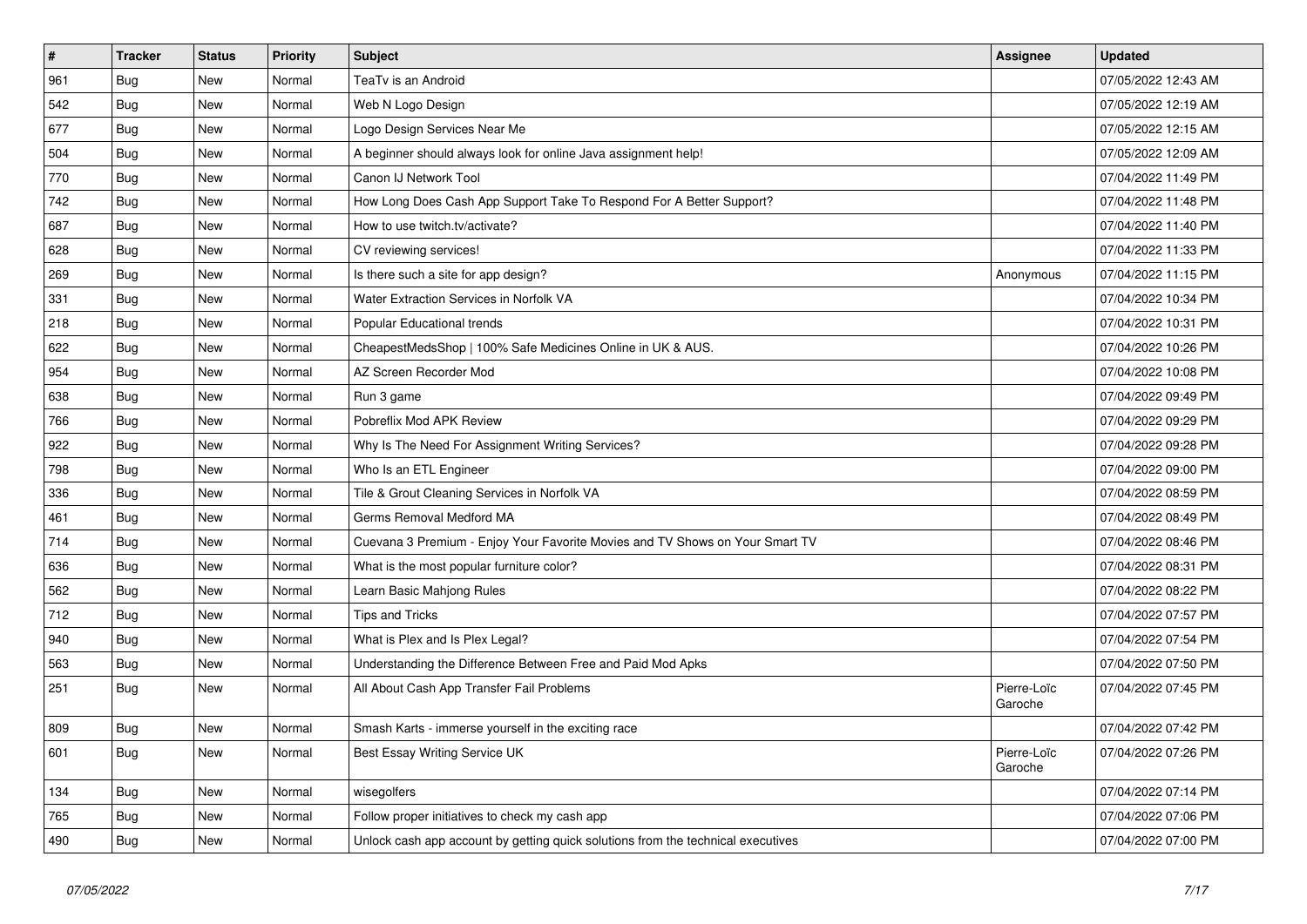| $\vert$ # | <b>Tracker</b> | <b>Status</b> | Priority | <b>Subject</b>                                                                                                                                           | Assignee               | <b>Updated</b>      |
|-----------|----------------|---------------|----------|----------------------------------------------------------------------------------------------------------------------------------------------------------|------------------------|---------------------|
| 707       | Bug            | New           | Normal   | Why Accounting Assignments Are Beneficial For The Students?                                                                                              | Pierre-Loïc<br>Garoche | 07/04/2022 06:59 PM |
| 239       | Bug            | New           | Normal   | Algunas características más de Choices MOD APK                                                                                                           |                        | 07/04/2022 06:59 PM |
| 735       | <b>Bug</b>     | New           | Normal   | A quick fix of how to get money back from cash app stocks                                                                                                |                        | 07/04/2022 06:49 PM |
| 133       | Bug            | <b>New</b>    | Normal   | craftlabs                                                                                                                                                |                        | 07/04/2022 06:33 PM |
| 659       | <b>Bug</b>     | New           | Normal   | Olive Oil Properties And Health Benefits                                                                                                                 |                        | 07/04/2022 06:06 PM |
| 717       | <b>Bug</b>     | New           | Normal   | Disney Plus Apk - Watch Movies and TV Shows on Your Device                                                                                               |                        | 07/04/2022 05:53 PM |
| 280       | Bug            | New           | Normal   | Pacific Web Design                                                                                                                                       |                        | 07/04/2022 05:52 PM |
| 231       | <b>Bug</b>     | New           | Normal   | Is the ringtone download difficult or not?                                                                                                               | Pierre-Loïc<br>Garoche | 07/04/2022 05:42 PM |
| 710       | Bug            | New           | Normal   | Take Necessary Assistance If You Are Unable Activate Cash App Card                                                                                       |                        | 07/04/2022 04:59 PM |
| 768       | <b>Bug</b>     | New           | Normal   | Where can you buy best jackets online?                                                                                                                   |                        | 07/04/2022 04:44 PM |
| 750       | <b>Bug</b>     | New           | Normal   | Create a Report Template                                                                                                                                 |                        | 07/04/2022 04:40 PM |
| 635       | <b>Bug</b>     | New           | Normal   | Buy Steroids Online with OurMedicnes.com   Best Quality Steroids                                                                                         |                        | 07/04/2022 04:39 PM |
| 302       | <b>Bug</b>     | New           | Normal   | Auto Electrical Repair Services in Norcross GA                                                                                                           |                        | 07/04/2022 04:34 PM |
| 950       | Bug            | New           | Normal   | ij.start canon                                                                                                                                           |                        | 07/04/2022 04:29 PM |
| 248       | <b>Bug</b>     | New           | Normal   | Mobile ringtones and attractiveness ringtones                                                                                                            |                        | 07/04/2022 03:59 PM |
| 201       | <b>Bug</b>     | New           | Normal   | closure wig                                                                                                                                              |                        | 07/04/2022 03:28 PM |
| 670       | <b>Bug</b>     | New           | Normal   | JTWhatsApp Apk - The New and Improved WhatsApp                                                                                                           |                        | 07/04/2022 03:20 PM |
| 474       | <b>Bug</b>     | New           | Normal   | Floor Waxing Arlington MA                                                                                                                                |                        | 07/04/2022 02:14 PM |
| 497       | <b>Bug</b>     | New           | Normal   | Fake Nike Dunk Low Off-White Lot 50                                                                                                                      |                        | 07/04/2022 02:01 PM |
| 784       | <b>Bug</b>     | New           | Normal   | How To Add Money On Cash App Card And Check The Funds?                                                                                                   |                        | 07/04/2022 01:54 PM |
| 507       | Bug            | New           | Normal   | central.bitdefender.com                                                                                                                                  |                        | 07/04/2022 01:26 PM |
| 672       | <b>Bug</b>     | New           | Normal   | The easiest way to delete ringtones on iPhone                                                                                                            |                        | 07/04/2022 01:22 PM |
| 222       | Bug            | New           | Normal   | Social Profile links                                                                                                                                     |                        | 07/04/2022 01:09 PM |
| 689       | <b>Bug</b>     | New           | Normal   | How to use twitch.tv/activate?                                                                                                                           |                        | 07/04/2022 12:58 PM |
| 720       | <b>Bug</b>     | New           | Normal   | How does Cash App Phone Number provide a quick treatment?                                                                                                |                        | 07/04/2022 12:42 PM |
| 732       | Bug            | New           | Normal   | Get rectifications steps about why cash app transfer failed                                                                                              |                        | 07/04/2022 12:38 PM |
| 118       | <b>Bug</b>     | New           | Normal   | golf                                                                                                                                                     | Anonymous              | 07/04/2022 12:35 PM |
| 815       | Bug            | New           | Normal   | how do i call cash app customer service                                                                                                                  | <b>Xavier Thirioux</b> | 07/04/2022 12:34 PM |
| 1111      | <b>Bug</b>     | New           | Normal   | LOLBeans is a fun battle royale game where you race with other players while avoiding obstacles. Reach the end<br>of the course in competitive gameplay! |                        | 07/04/2022 12:23 PM |
| 1102      | Bug            | New           | Normal   | Charlottesville Travel Guide?                                                                                                                            |                        | 07/04/2022 12:20 PM |
| 764       | Bug            | New           | Normal   | What is available to see what I can watch HBO Max?                                                                                                       |                        | 07/04/2022 12:11 PM |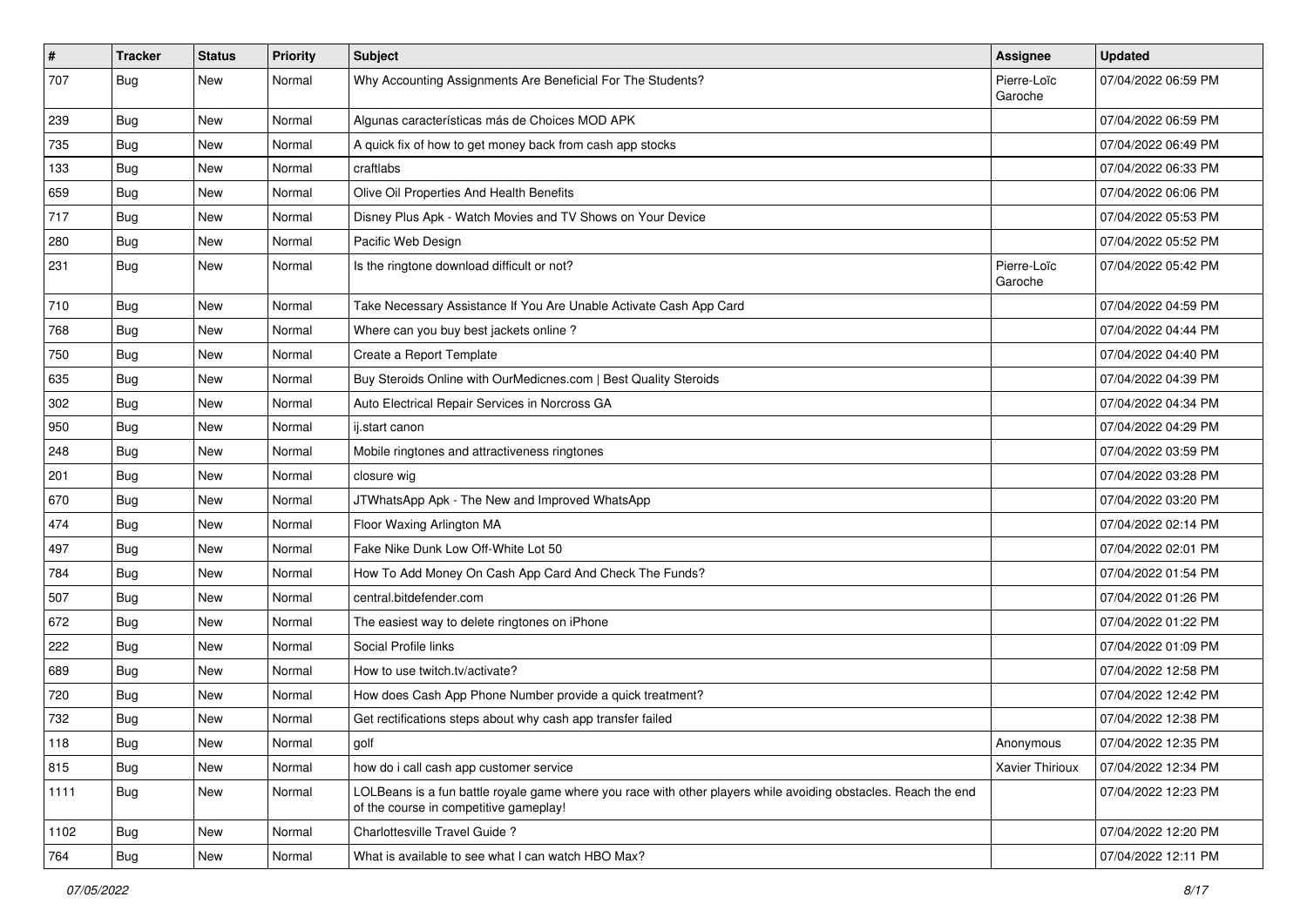| $\sharp$ | <b>Tracker</b> | <b>Status</b> | <b>Priority</b> | <b>Subject</b>                                                           | <b>Assignee</b>        | <b>Updated</b>      |
|----------|----------------|---------------|-----------------|--------------------------------------------------------------------------|------------------------|---------------------|
| 618      | <b>Bug</b>     | New           | Normal          | Buy Steroids Online with OurMedicnes.com   Best Quality Steroids         |                        | 07/04/2022 12:08 PM |
| 116      | <b>Bug</b>     | New           | Normal          | aertaeyg                                                                 |                        | 07/04/2022 11:37 AM |
| 958      | Bug            | New           | Normal          | Avail Cash app support service to know Sutton bank cash app number       |                        | 07/04/2022 11:36 AM |
| 657      | <b>Bug</b>     | New           | Normal          | Coconut Nutrition Facts And Health Benefits                              |                        | 07/04/2022 11:24 AM |
| 265      | <b>Bug</b>     | New           | Normal          | 3 Faq's On Downloading To Your Apple Ipod                                |                        | 07/04/2022 11:04 AM |
| 1143     | <b>Bug</b>     | New           | Normal          | Soap2day                                                                 |                        | 07/04/2022 11:04 AM |
| 592      | Bug            | New           | Normal          | Deezer Premium APK - Baixe músicas de qualquer lugar do mundo de graça   |                        | 07/04/2022 10:43 AM |
| 799      | <b>Bug</b>     | New           | Normal          | Who Is an ETL Engineer                                                   |                        | 07/04/2022 10:42 AM |
| 114      | Bug            | New           | Normal          | <b>Medical Research Writing Services</b>                                 |                        | 07/04/2022 10:30 AM |
| 518      | Bug            | New           | Normal          | How To Check The Balance Of Cash App Account By Taking Cash App Support? |                        | 07/04/2022 10:21 AM |
| 705      | <b>Bug</b>     | New           | Normal          | wuxiaworld                                                               |                        | 07/04/2022 10:20 AM |
| 132      | Bug            | New           | Normal          | concrete-everything                                                      |                        | 07/04/2022 10:12 AM |
| 667      | Bug            | New           | Normal          | What Is a Ringtone?                                                      |                        | 07/04/2022 09:55 AM |
| 581      | <b>Bug</b>     | New           | Normal          | E-Learning Course Help                                                   |                        | 07/04/2022 09:23 AM |
| 198      | <b>Bug</b>     | New           | Normal          | DR. RECKEWEG R42 (HAEMOVENIN) (22ML)                                     |                        | 07/04/2022 09:20 AM |
| 316      | Bug            | New           | Normal          | Finden Sie den besten Klingelton für Ihr Telefon                         |                        | 07/04/2022 09:17 AM |
| 759      | <b>Bug</b>     | New           | Normal          | Canon IJ Network Tool                                                    | Pierre-Loïc<br>Garoche | 07/04/2022 09:13 AM |
| 599      | <b>Bug</b>     | New           | Normal          | Do you know how to delete cash app account from your computer?           |                        | 07/04/2022 09:12 AM |
| 595      | Bug            | New           | Normal          | RFM Online - une révolution dans la gestion de l'identité numérique      |                        | 07/04/2022 08:30 AM |
| 159      | Bug            | New           | Normal          | xfguih njgkh                                                             |                        | 07/04/2022 07:13 AM |
| 984      | <b>Bug</b>     | New           | Normal          | How to disable, permanently delete Twitter account on phone, PC          |                        | 07/04/2022 07:11 AM |
| 555      | Bug            | New           | Normal          | web design development in hyderabad                                      |                        | 07/04/2022 07:09 AM |
| 989      | <b>Bug</b>     | New           | Normal          | Barewoods Wax Cigar                                                      |                        | 07/04/2022 07:09 AM |
| 977      | <b>Bug</b>     | New           | Normal          | Fans of the Old Country will like this book.                             |                        | 07/04/2022 06:54 AM |
| 787      | <b>Bug</b>     | New           | Normal          | Assured Assignment Help                                                  |                        | 07/04/2022 06:28 AM |
| 769      | <b>Bug</b>     | New           | Normal          | check my cash app                                                        |                        | 07/04/2022 06:14 AM |
| 702      | <b>Bug</b>     | New           | Normal          | Avail Chime Customer Service to know How To Get Chime Bank Statement     |                        | 07/04/2022 05:58 AM |
| 684      | <b>Bug</b>     | New           | Normal          | Difference between paper map and online map                              |                        | 07/04/2022 05:03 AM |
| 627      | <b>Bug</b>     | New           | Normal          | <b>HELO</b>                                                              |                        | 07/04/2022 04:25 AM |
| 313      | <b>Bug</b>     | New           | Normal          | Water Extraction Services in Virginia Beach VA                           |                        | 07/04/2022 04:06 AM |
| 259      | <b>Bug</b>     | New           | Normal          | call center services                                                     |                        | 07/04/2022 04:03 AM |
| 639      | <b>Bug</b>     | New           | Normal          | thong tin chinh xac                                                      |                        | 07/04/2022 03:54 AM |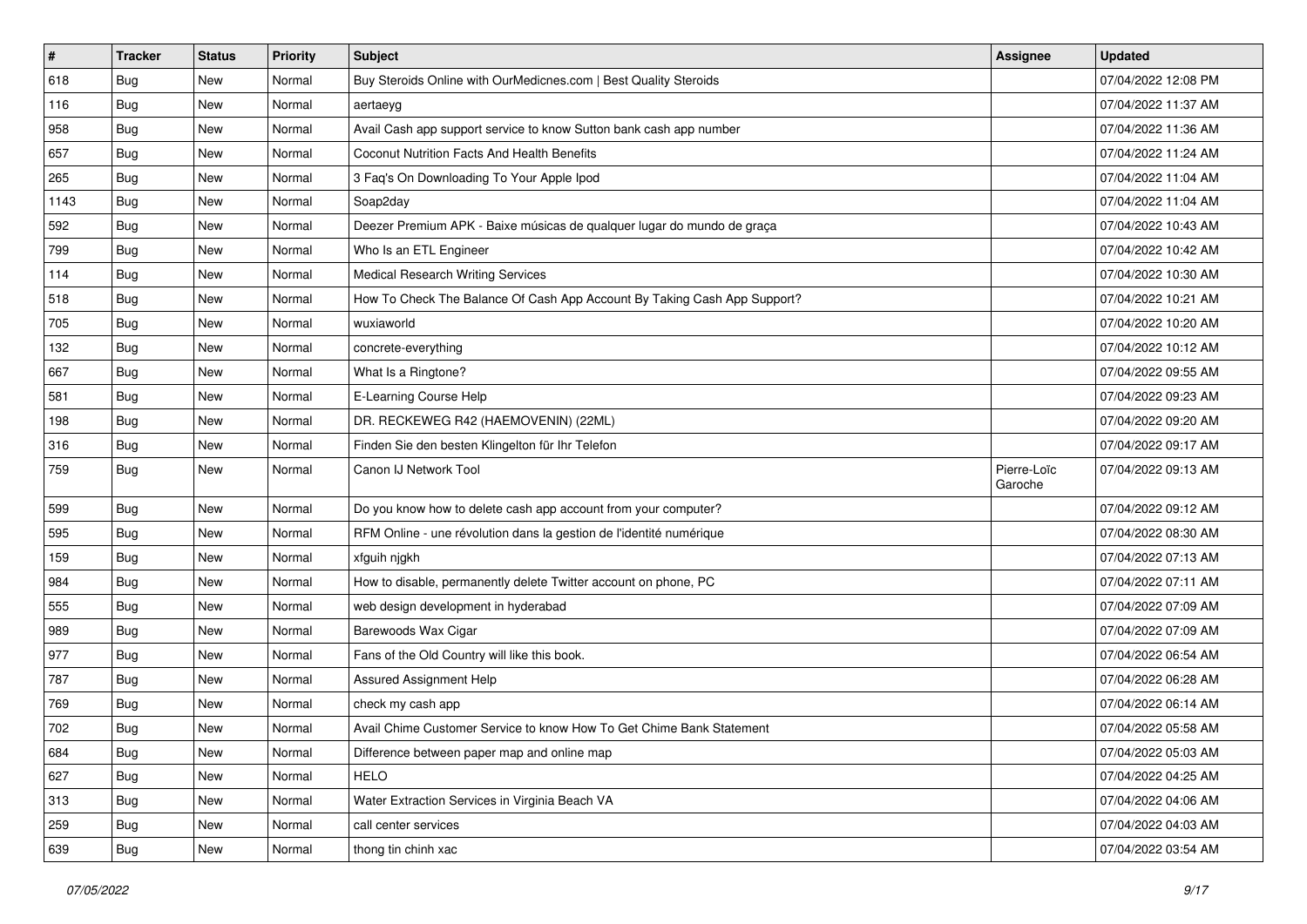| #    | <b>Tracker</b> | <b>Status</b> | <b>Priority</b> | Subject                                                                          | <b>Assignee</b>        | <b>Updated</b>      |
|------|----------------|---------------|-----------------|----------------------------------------------------------------------------------|------------------------|---------------------|
| 200  | <b>Bug</b>     | New           | Normal          | uiopi[o                                                                          |                        | 07/04/2022 03:44 AM |
| 935  | Bug            | <b>New</b>    | Normal          | MovieBox Pro Apk - Watch Movies and TV Shows on Your Android Phone               |                        | 07/04/2022 03:38 AM |
| 1018 | Bug            | New           | Normal          | So erhalten Sie ein kostenloses Hörbuch                                          |                        | 07/04/2022 03:37 AM |
| 634  | <b>Bug</b>     | New           | Normal          | Buy Vidalista Tablets (Tadalafil) at [\$25 OFF + Free Shipping] Vidalistatablets |                        | 07/04/2022 02:31 AM |
| 695  | Bug            | <b>New</b>    | Normal          | Refer Listas IPTV Apk                                                            |                        | 07/04/2022 02:19 AM |
| 780  | Bug            | New           | Normal          | Best Whatsapp Modified APKs                                                      | Pierre-Loïc<br>Garoche | 07/04/2022 02:09 AM |
| 344  | Bug            | <b>New</b>    | Normal          | Odor Removal Services in Chesapeake VA                                           |                        | 07/04/2022 02:02 AM |
| 185  | <b>Bug</b>     | New           | Normal          | Non-Plagiarized Research Writing                                                 |                        | 07/04/2022 01:55 AM |
| 176  | <b>Bug</b>     | New           | Normal          | instant loan without documents                                                   |                        | 07/04/2022 01:28 AM |
| 262  | <b>Bug</b>     | New           | Normal          | It this true to dealing Wuth                                                     |                        | 07/04/2022 01:21 AM |
| 603  | <b>Bug</b>     | New           | Normal          | Premiere gratuito da lista de IPTV                                               |                        | 07/04/2022 01:09 AM |
| 612  | Bug            | <b>New</b>    | Normal          | Luxury Slingshot Rental                                                          |                        | 07/04/2022 12:31 AM |
| 772  | <b>Bug</b>     | New           | Normal          | united airlines baggage policy                                                   |                        | 07/04/2022 12:27 AM |
| 642  | <b>Bug</b>     | <b>New</b>    | Normal          | thong tin thoi tiet ngay hom nay                                                 |                        | 07/04/2022 12:09 AM |
| 372  | <b>Bug</b>     | New           | Normal          | Auto Transport Services in Arlington County VA                                   |                        | 07/03/2022 11:31 PM |
| 138  | <b>Bug</b>     | New           | Normal          | own-sweethome                                                                    |                        | 07/03/2022 11:26 PM |
| 817  | Bug            | <b>New</b>    | Normal          | Pacman 30th Anniversary                                                          |                        | 07/03/2022 11:23 PM |
| 590  | <b>Bug</b>     | New           | Normal          | Follow proper initiatives to check my cash app card balance:                     |                        | 07/03/2022 11:23 PM |
| 964  | <b>Bug</b>     | New           | Normal          | Can I Fix Cash App Transfer Failed Issues By Adding Sufficient Funds?            |                        | 07/03/2022 11:10 PM |
| 629  | Bug            | <b>New</b>    | Normal          | How Can I Load Cash App Card at Walmart straight away?                           |                        | 07/03/2022 11:06 PM |
| 1098 | <b>Bug</b>     | New           | Normal          | Life of a Fisherman                                                              |                        | 07/03/2022 10:56 PM |
| 804  | <b>Bug</b>     | New           | Normal          | Review                                                                           |                        | 07/03/2022 10:51 PM |
| 616  | <b>Bug</b>     | New           | Normal          | Buy Anavar Tablets   Anavar For Sale in USA, UK & Australia                      |                        | 07/03/2022 10:14 PM |
| 623  | <b>Bug</b>     | New           | Normal          | Listen to online radio stations for mobile phones                                |                        | 07/03/2022 09:22 PM |
| 465  | Bug            | <b>New</b>    | Normal          | Carpet Cleaning Westchester MA                                                   |                        | 07/03/2022 08:55 PM |
| 161  | <b>Bug</b>     | New           | Normal          | dfdrtyuio                                                                        |                        | 07/03/2022 07:58 PM |
| 674  | Bug            | New           | Normal          | The best game in 2021                                                            | Pierre-Loïc<br>Garoche | 07/03/2022 07:43 PM |
| 808  | Bug            | <b>New</b>    | Normal          | Sinnvolle Guten-Morgen-Grüße                                                     |                        | 07/03/2022 07:27 PM |
| 113  | <b>Bug</b>     | New           | Normal          | ufc 254 live                                                                     |                        | 07/03/2022 07:18 PM |
| 886  | Bug            | New           | Normal          | Is the Fox News Channel on Roku free?                                            |                        | 07/03/2022 07:14 PM |
| 747  | <b>Bug</b>     | New           | Normal          | How to Install Tyflex Plus on Your Android Device                                |                        | 07/03/2022 07:14 PM |
| 145  | <b>Bug</b>     | New           | Normal          | abdulbaissagar                                                                   |                        | 07/03/2022 04:29 PM |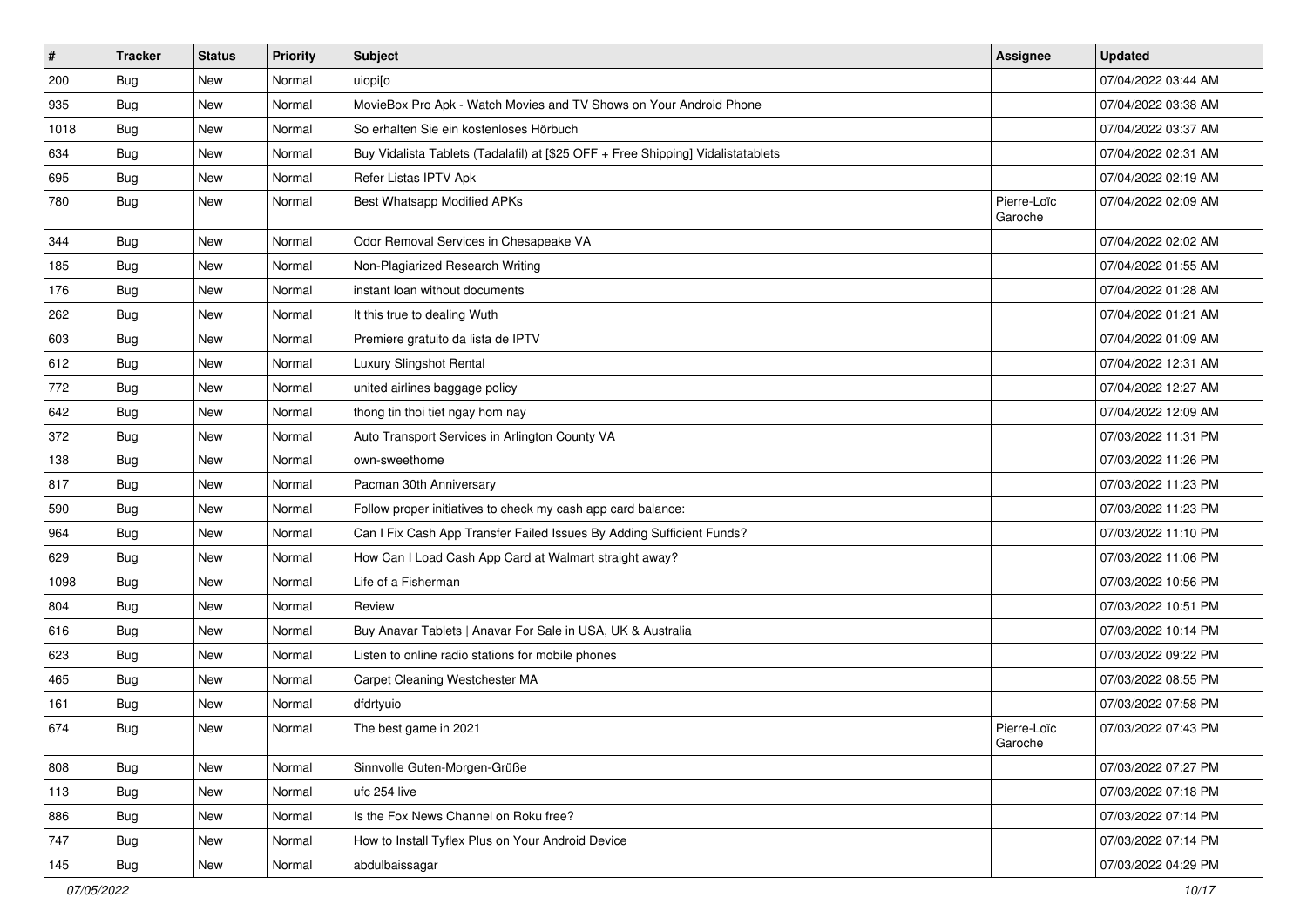| $\vert$ # | Tracker    | <b>Status</b> | Priority | <b>Subject</b>                                                                   | <b>Assignee</b>      | <b>Updated</b>      |
|-----------|------------|---------------|----------|----------------------------------------------------------------------------------|----------------------|---------------------|
| 553       | <b>Bug</b> | New           | Normal   | Cinema HD APK - Free Movie Enjoyment App on Android                              |                      | 07/03/2022 03:58 PM |
| 640       | <b>Bug</b> | New           | Normal   | play game with me                                                                |                      | 07/03/2022 03:41 PM |
| 664       | <b>Bug</b> | New           | Normal   | Tea TV Apk Download - The Best Way to Watch Movies Offline                       |                      | 07/03/2022 03:24 PM |
| 811       | <b>Bug</b> | New           | Normal   | Canon IJ Network Tool                                                            |                      | 07/03/2022 03:22 PM |
| 189       | <b>Bug</b> | New           | Normal   | <b>College Biology Writing Services</b>                                          |                      | 07/03/2022 03:15 PM |
| 719       | <b>Bug</b> | New           | Normal   | How Do I Send \$5000 Through Cash App Account With Ease?                         |                      | 07/03/2022 02:41 PM |
| 150       | <b>Bug</b> | New           | Normal   | dfgh                                                                             |                      | 07/03/2022 02:15 PM |
| 604       | <b>Bug</b> | New           | Normal   | Idle Game Online                                                                 |                      | 07/03/2022 01:49 PM |
| 470       | <b>Bug</b> | New           | Normal   | Commercial Floor Cleaning Westchester MA                                         |                      | 07/03/2022 01:36 PM |
| 547       | Bug        | New           | Normal   | Get rid of the issue of cash app down by calling experts.                        |                      | 07/03/2022 01:22 PM |
| 466       | <b>Bug</b> | New           | Normal   | Floor Stripping Westchester MA                                                   |                      | 07/03/2022 01:07 PM |
| 223       | <b>Bug</b> | New           | Normal   | WhatsApp Plus: Download, Update and Themes                                       |                      | 07/03/2022 01:07 PM |
| 193       | <b>Bug</b> | New           | Normal   | 18% Discount on Homeopathic medicines                                            |                      | 07/03/2022 01:02 PM |
| 617       | <b>Bug</b> | New           | Normal   | Buy Vidalista Tablets (Tadalafil) at [\$25 OFF + Free Shipping] Vidalistatablets |                      | 07/03/2022 12:57 PM |
| 652       | Bug        | New           | Normal   | Sesame Health Benefits                                                           |                      | 07/03/2022 12:28 PM |
| 551       | <b>Bug</b> | New           | Normal   | Why Do Students Need Online Best Dissertation Writing Services?                  |                      | 07/03/2022 11:16 AM |
| 701       | <b>Bug</b> | New           | Normal   | Why Law Essay Helper UK is Necessary?                                            |                      | 07/03/2022 11:15 AM |
| 153       | <b>Bug</b> | New           | Normal   | urgent loan online                                                               | Christophe<br>Garion | 07/03/2022 10:31 AM |
| 624       | <b>Bug</b> | New           | Normal   | Use go with the Driving Directions for your go                                   |                      | 07/03/2022 10:13 AM |
| 321       | <b>Bug</b> | New           | Normal   | Tile & Grout Cleaning Services in Virginia Beach VA                              |                      | 07/03/2022 08:08 AM |
| 561       | <b>Bug</b> | New           | Normal   | Enjoy the Full YouTube Premium Experience With YouTube Premium Membership        |                      | 07/03/2022 07:38 AM |
| 260       | <b>Bug</b> | New           | Normal   | Web Design Services Near Me                                                      |                      | 07/03/2022 07:23 AM |
| 512       | <b>Bug</b> | New           | Normal   | The Importance Of Using Custom Writing Services                                  |                      | 07/03/2022 06:05 AM |
| 621       | Bug        | New           | Normal   | Buy All Modafinil & Armodafinil Tablets @Buy Modafinil US                        |                      | 07/03/2022 06:05 AM |
| 554       | <b>Bug</b> | New           | Normal   | XvideoStudio Video Editor APK Free Download on TechToDown                        |                      | 07/03/2022 05:10 AM |
| 352       | <b>Bug</b> | New           | Normal   | Tile & Grout Cleaning Services in Chesapeake VA                                  |                      | 07/03/2022 04:58 AM |
| 202       | <b>Bug</b> | New           | Normal   | blonde wig                                                                       |                      | 07/03/2022 04:47 AM |
| 479       | <b>Bug</b> | New           | Normal   | Limousine Service Bellevue WA                                                    |                      | 07/03/2022 03:10 AM |
| 800       | Bug        | New           | Normal   | Who Is an ETL Engineer                                                           |                      | 07/03/2022 02:50 AM |
| 600       | Bug        | New           | Normal   | Play Store Pro                                                                   |                      | 07/03/2022 12:51 AM |
| 225       | <b>Bug</b> | New           | Normal   | instant personal loan                                                            |                      | 07/03/2022 12:46 AM |
| 184       | <b>Bug</b> | New           | Normal   | Affordable Business Writing Services                                             |                      | 07/03/2022 12:08 AM |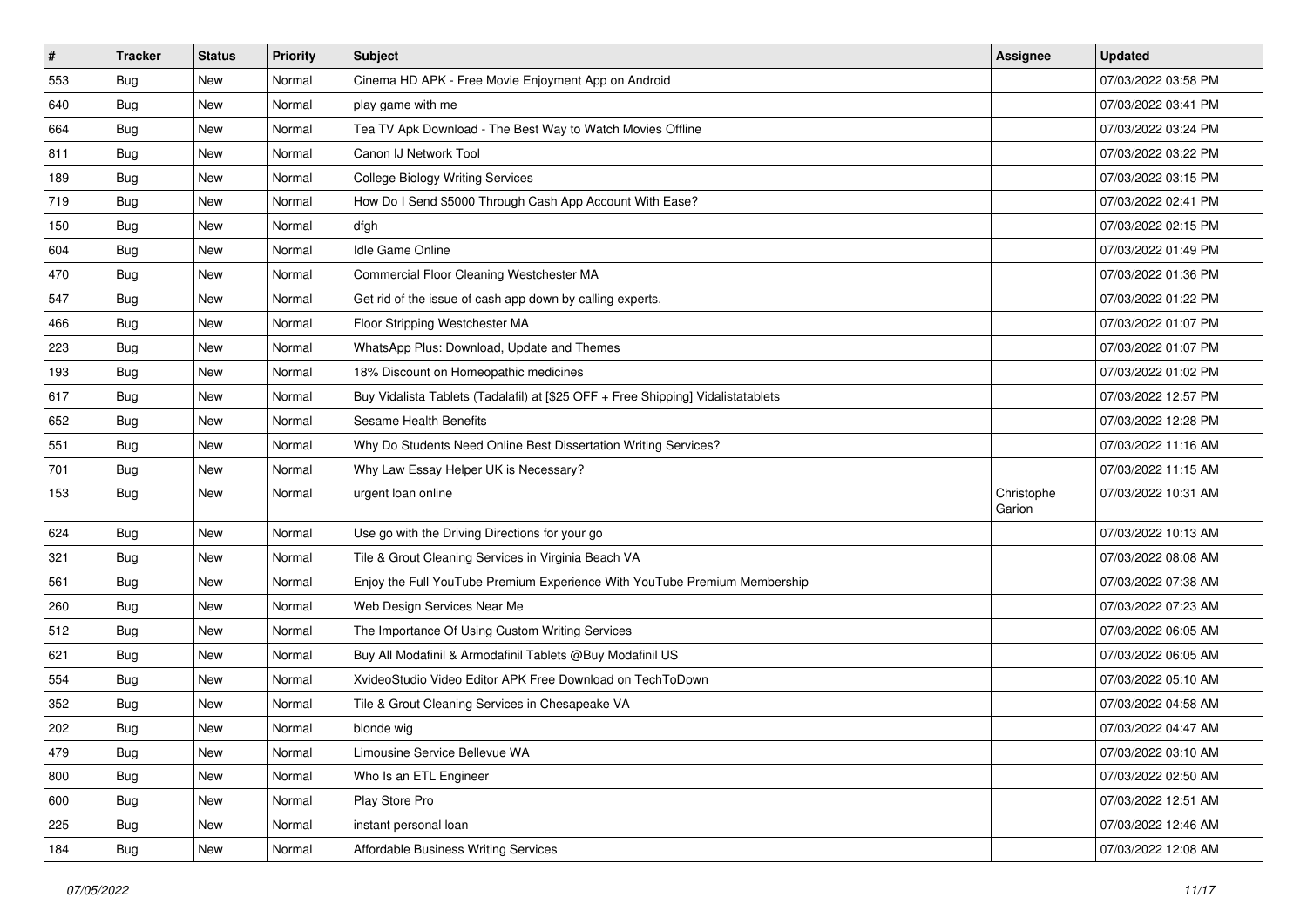| $\vert$ # | <b>Tracker</b> | <b>Status</b> | Priority | <b>Subject</b>                                                   | Assignee               | <b>Updated</b>      |
|-----------|----------------|---------------|----------|------------------------------------------------------------------|------------------------|---------------------|
| 178       | <b>Bug</b>     | New           | Normal   | transparent lace wigs                                            |                        | 07/02/2022 11:48 PM |
| 564       | <b>Bug</b>     | New           | Normal   | How To Install RepelisPlus On Your Android Phone?                |                        | 07/02/2022 11:29 PM |
| 796       | Bug            | New           | Normal   | How Does Cash App ++ actually work and What is the process of it |                        | 07/02/2022 11:27 PM |
| 245       | <b>Bug</b>     | New           | Normal   | Write My Essay For Me Cheap                                      |                        | 07/02/2022 10:31 PM |
| 526       | <b>Bug</b>     | New           | Normal   | Soundcloud to mp3 converter - Download Soundcloud songs          |                        | 07/02/2022 10:23 PM |
| 123       | <b>Bug</b>     | New           | Normal   | https://www.reddit.com/r/NRLgrandfinal2020/                      |                        | 07/02/2022 10:05 PM |
| 653       | Bug            | New           | Normal   | Jujube (Jinjoles): Properties And Health Benefits                |                        | 07/02/2022 08:17 PM |
| 584       | <b>Bug</b>     | New           | Normal   | Want the cash app customer service number to check balance?      |                        | 07/02/2022 07:36 PM |
| 715       | <b>Bug</b>     | New           | Normal   | Puppy Playtime Descargar gratis                                  |                        | 07/02/2022 05:29 PM |
| 167       | Bug            | New           | Normal   | instant loan without documents                                   | Anonymous              | 07/02/2022 02:31 PM |
| 678       | Bug            | New           | Normal   | How to be a winner in buidnow gg                                 |                        | 07/02/2022 01:45 PM |
| 149       | <b>Bug</b>     | New           | Normal   | dftgy                                                            |                        | 07/02/2022 01:22 PM |
| 643       | Bug            | <b>New</b>    | Normal   | Oreo TV Apk Download                                             |                        | 07/02/2022 12:05 PM |
| 692       | <b>Bug</b>     | New           | Normal   | Esports 888b                                                     |                        | 07/02/2022 11:10 AM |
| 571       | Bug            | New           | Normal   | How may the Cash app dispute your trade?                         | Pierre-Loïc<br>Garoche | 07/02/2022 11:09 AM |
| 816       | <b>Bug</b>     | New           | Normal   | Play Scribble io fun with everyone                               |                        | 07/02/2022 10:43 AM |
| 776       | Bug            | New           | Normal   | Wibargain                                                        |                        | 07/02/2022 09:26 AM |
| 315       | Bug            | New           | Normal   | Dissertation help UK                                             |                        | 07/02/2022 08:51 AM |
| 773       | Bug            | New           | Normal   | Spades - Play online free                                        |                        | 07/02/2022 08:02 AM |
| 471       | <b>Bug</b>     | <b>New</b>    | Normal   | Residential Floor Cleaning Westchester MA                        |                        | 07/02/2022 08:00 AM |
| 191       | <b>Bug</b>     | New           | Normal   | <b>B2B Branding</b>                                              |                        | 07/02/2022 07:53 AM |
| 785       | <b>Bug</b>     | New           | Normal   | How To Get Money Off Cash App Without Card Or With A Card?       |                        | 07/02/2022 07:16 AM |
| 802       | Bug            | New           | Normal   | Who Is an ETL Engineer                                           |                        | 07/02/2022 06:40 AM |
| 182       | <b>Bug</b>     | New           | Normal   | <b>Healthcare Custom Writing Services</b>                        |                        | 07/02/2022 06:37 AM |
| 632       | <b>Bug</b>     | New           | Normal   | CheapestMedsShop   100% Safe Medicines Online in UK & AUS.       |                        | 07/02/2022 05:41 AM |
| 801       | <b>Bug</b>     | New           | Normal   | Who Is an ETL Engineer                                           |                        | 07/02/2022 05:26 AM |
| 549       | <b>Bug</b>     | New           | Normal   | Radio Luisteren                                                  |                        | 07/02/2022 01:24 AM |
| 230       | <b>Bug</b>     | New           | Normal   | Add Money To Cash App Card - Auto Cash Apps                      |                        | 07/02/2022 12:57 AM |
| 1137      | Bug            | New           | Normal   | Professional report                                              |                        | 07/01/2022 05:19 PM |
| 650       | Bug            | New           | Normal   | <b>Cherries Health Benefits</b>                                  |                        | 07/01/2022 03:20 PM |
| 673       | <b>Bug</b>     | New           | Normal   | Learn the basics of pixel art - Clear grid                       |                        | 07/01/2022 01:56 PM |
| 892       | <b>Bug</b>     | New           | Normal   | Good game                                                        |                        | 07/01/2022 10:25 AM |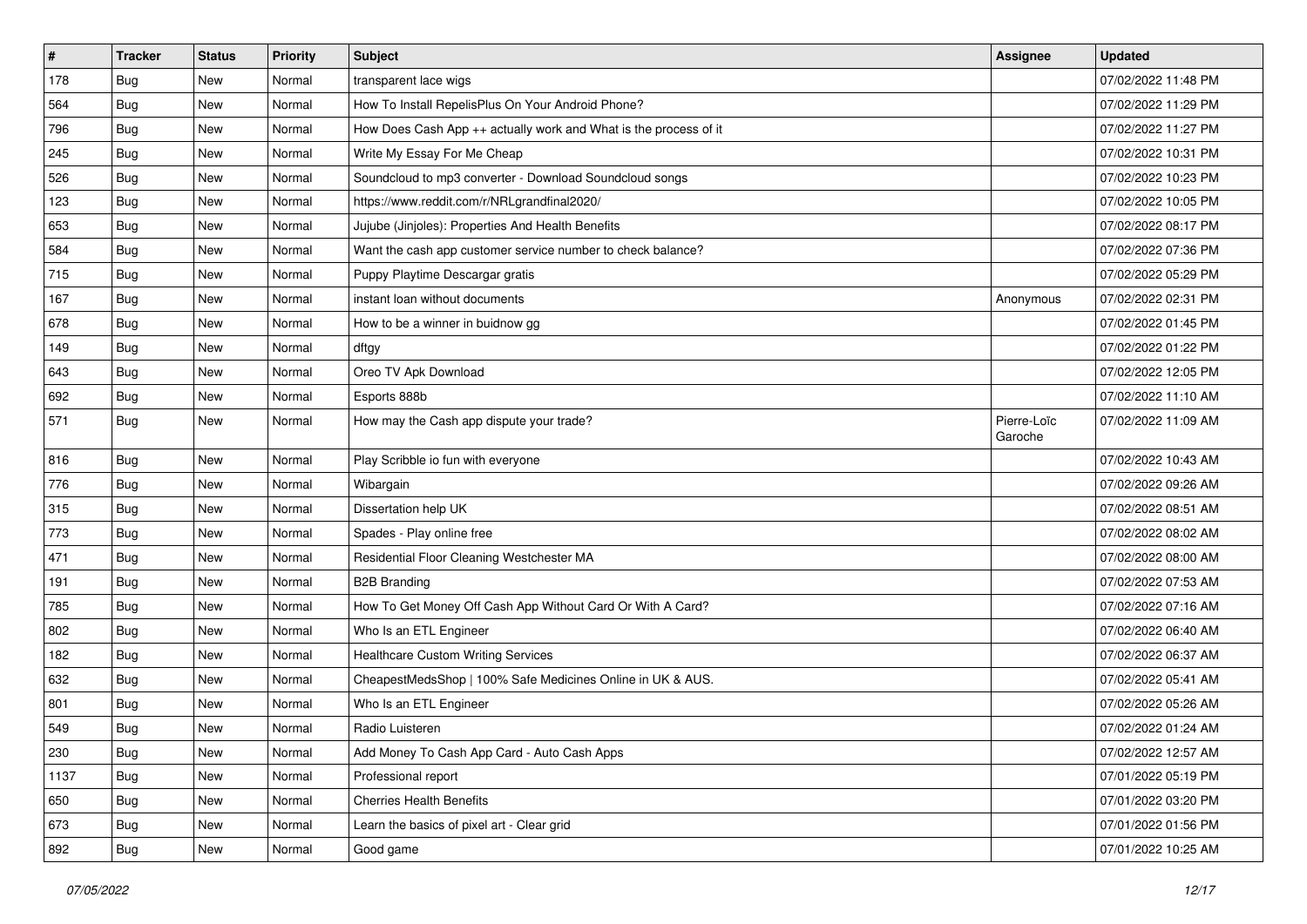| $\vert$ # | <b>Tracker</b> | <b>Status</b> | <b>Priority</b> | <b>Subject</b>                                                                                               | <b>Assignee</b>        | <b>Updated</b>      |
|-----------|----------------|---------------|-----------------|--------------------------------------------------------------------------------------------------------------|------------------------|---------------------|
| 1136      | Bug            | <b>New</b>    | Normal          | Can I Talk To A Live Person At Facebook? Clarify Concerns Effectively                                        |                        | 07/01/2022 08:10 AM |
| 1073      | Bug            | <b>New</b>    | Normal          | Cricut Design Space                                                                                          |                        | 07/01/2022 06:20 AM |
| 1135      | Bug            | New           | Normal          | How to word games - 5 letter words                                                                           |                        | 07/01/2022 05:52 AM |
| 1134      | Bug            | New           | Normal          | Is WhatsApp Aero Worth Downloading?                                                                          |                        | 07/01/2022 04:03 AM |
| 805       | Bug            | <b>New</b>    | Normal          | Ketamine Online Store                                                                                        | Christophe<br>Garion   | 07/01/2022 02:49 AM |
| 711       | Bug            | New           | Normal          | Human Fall Flat Apk Download                                                                                 |                        | 07/01/2022 01:14 AM |
| 726       | Bug            | <b>New</b>    | Normal          | Mobile Application Development Services                                                                      |                        | 06/30/2022 08:49 PM |
| 533       | Bug            | New           | Normal          | How to complete the homework assignments in economics in the easiest way?                                    |                        | 06/30/2022 07:33 PM |
| 576       | Bug            | <b>New</b>    | Normal          | So laden Sie ein Instagram-Bild herunter                                                                     |                        | 06/30/2022 06:17 PM |
| 129       | Bug            | <b>New</b>    | Normal          | xcvgbgh                                                                                                      |                        | 06/30/2022 03:46 PM |
| 210       | Bug            | <b>New</b>    | Normal          | Issue with check symbol in Cash App? Dial assist number with calling Cash App customer service phone number. |                        | 06/30/2022 01:52 PM |
| 1133      | <b>Bug</b>     | <b>New</b>    | Normal          | Flagle, what is it?                                                                                          |                        | 06/30/2022 10:37 AM |
| 1132      | Bug            | <b>New</b>    | Normal          | Registration process on Huobi                                                                                |                        | 06/30/2022 05:10 AM |
| 589       | Bug            | New           | Normal          | How can I get the cash app phone number of customer support?                                                 |                        | 06/30/2022 12:20 AM |
| 136       | Bug            | New           | Normal          | snappow                                                                                                      |                        | 06/29/2022 10:52 PM |
| 597       | Bug            | <b>New</b>    | Normal          | Universo s / f Download                                                                                      |                        | 06/29/2022 08:19 PM |
| 1131      | Bug            | New           | Normal          | Calculatrice Forex pour calculer les paramètres de la copie des transactions                                 |                        | 06/29/2022 07:24 PM |
| 475       | Bug            | New           | Normal          | Floor Cleaning Arlington MA                                                                                  |                        | 06/29/2022 05:53 PM |
| 1069      | Bug            | <b>New</b>    | Normal          | how to get cash app support phone number 24*7 available                                                      |                        | 06/29/2022 05:37 PM |
| 516       | <b>Bug</b>     | New           | Normal          | Does Cash App Help To Get Cash App Refund Without Any Interruption?                                          |                        | 06/29/2022 05:12 PM |
| 762       | Bug            | New           | Normal          | How To Add Money To A Cash App Card If Struggling With Low Amount?                                           |                        | 06/29/2022 10:53 AM |
| 1087      | Bug            | New           | Normal          | How do new writers start out?                                                                                |                        | 06/29/2022 10:43 AM |
| 708       | Bug            | New           | Normal          | Efficient ways to proceed with the cash app dispute process?                                                 |                        | 06/29/2022 10:24 AM |
| 540       | <b>Bug</b>     | New           | Normal          | Why Haven't I Received My Cash App Card? Can I get t the reasons behind it                                   |                        | 06/29/2022 09:42 AM |
| 1116      | Bug            | New           | Normal          | ipTV smarts pro                                                                                              |                        | 06/29/2022 09:27 AM |
| 1117      | Bug            | <b>New</b>    | Normal          | Equal Words - Word search game for PC and Windows Phone                                                      |                        | 06/29/2022 04:58 AM |
| 550       | Bug            | New           | Normal          | Nederland FM - beste manieren om naar internationale radio op internet te luisteren                          |                        | 06/29/2022 12:06 AM |
| 588       | Bug            | <b>New</b>    | Normal          | YouTube Vanced Apk Manager App - Como instalá-lo                                                             |                        | 06/28/2022 10:56 PM |
| 663       | <b>Bug</b>     | <b>New</b>    | Normal          | Know how the Cash app twitches words in a detailed way.                                                      | Pierre-Loïc<br>Garoche | 06/28/2022 07:08 PM |
| 888       | <b>Bug</b>     | <b>New</b>    | Normal          | Is the Fox News Channel on Roku free?                                                                        |                        | 06/28/2022 06:58 PM |
| 733       | <b>Bug</b>     | New           | Normal          | How does one go about getting a book deal?                                                                   |                        | 06/28/2022 06:35 PM |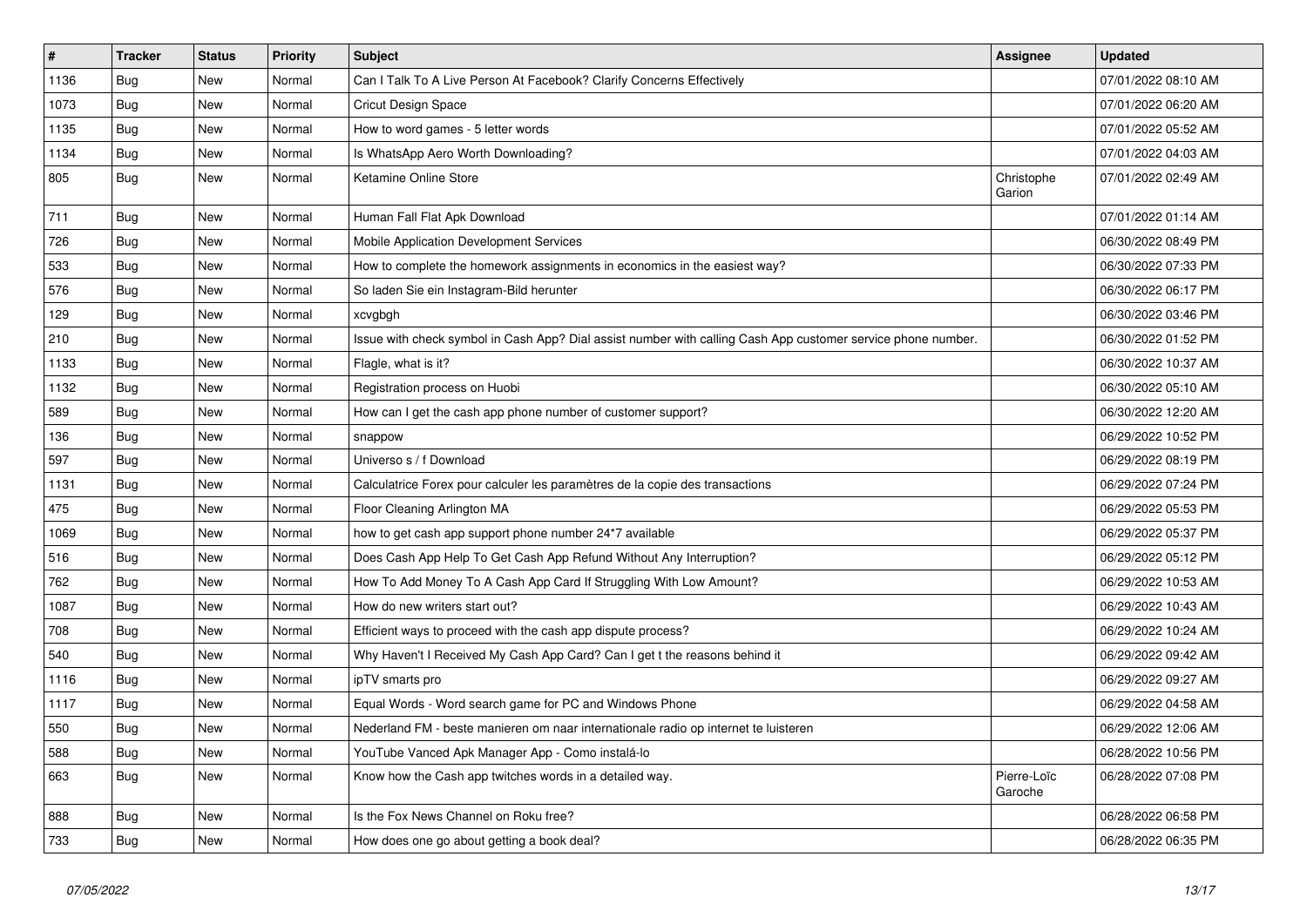| $\vert$ # | <b>Tracker</b> | <b>Status</b> | Priority | <b>Subject</b>                                                                                      | <b>Assignee</b>        | <b>Updated</b>      |
|-----------|----------------|---------------|----------|-----------------------------------------------------------------------------------------------------|------------------------|---------------------|
| 1110      | Bug            | New           | Normal   | Six Guns Mod Apk Answers Your Questions                                                             | Pierre-Loïc<br>Garoche | 06/28/2022 06:26 PM |
| 1000      | Bug            | New           | Normal   | Super easy way to zoom photos and upload to Instagram                                               | Christophe<br>Garion   | 06/28/2022 06:14 PM |
| 1115      | <b>Bug</b>     | <b>New</b>    | Normal   | How to access your saved favorite Tiktok                                                            |                        | 06/28/2022 03:59 PM |
| 980       | <b>Bug</b>     | New           | Normal   | Free Gas Cards for the Unemployed                                                                   |                        | 06/28/2022 02:54 PM |
| 969       | <b>Bug</b>     | New           | Normal   | Watch NCAA Football Live Match Free                                                                 |                        | 06/28/2022 01:31 PM |
| 729       | <b>Bug</b>     | New           | Normal   | Canon IJ Network Tool                                                                               |                        | 06/28/2022 01:10 PM |
| 828       | <b>Bug</b>     | New           | Normal   | Nursery management                                                                                  |                        | 06/28/2022 12:10 PM |
| 743       | Bug            | New           | Normal   | They promote 'pixel art' contests and a 'game jam' related to the work and figure of Carlos Casares |                        | 06/28/2022 12:04 PM |
| 981       | Bug            | New           | Normal   | VidMate Mod APK                                                                                     |                        | 06/28/2022 11:24 AM |
| 976       | <b>Bug</b>     | New           | Normal   | How to delete the cash app account history right now?                                               | Hamza<br>Bourbouh      | 06/28/2022 11:22 AM |
| 1129      | <b>Bug</b>     | New           | Normal   | how to enable direct deposit on cash app?                                                           |                        | 06/28/2022 10:44 AM |
| 997       | Bug            | New           | Normal   | 123.hp.com/laserjet                                                                                 |                        | 06/28/2022 09:48 AM |
| 821       | Bug            | New           | Normal   | Nicoo - A Review of the Popular Battle Royale Game                                                  |                        | 06/28/2022 08:30 AM |
| 548       | <b>Bug</b>     | New           | Normal   | Web N Logo Design                                                                                   |                        | 06/28/2022 08:24 AM |
| 734       | Bug            | <b>New</b>    | Normal   | DR. STRANGE: Multiverse of Scheduling Madness!                                                      |                        | 06/28/2022 07:07 AM |
| 753       | Bug            | New           | Normal   | onlineessaygrader                                                                                   |                        | 06/28/2022 05:55 AM |
| 744       | <b>Bug</b>     | New           | Normal   | <b>Pixel Survive</b>                                                                                |                        | 06/28/2022 05:13 AM |
| 965       | Bug            | New           | Normal   | Go with cash app customer service to know where I can load my cash app card                         |                        | 06/28/2022 04:30 AM |
| 983       | <b>Bug</b>     | New           | Normal   | Finding issue in tekken 3 game?                                                                     |                        | 06/28/2022 03:26 AM |
| 999       | Bug            | New           | Normal   | Is there a way to find Google Feud answers?                                                         |                        | 06/28/2022 01:27 AM |
| 348       | Bug            | New           | Normal   | Mold Removal Services in Chesapeake VA                                                              |                        | 06/28/2022 12:53 AM |
| 814       | Bug            | New           | Normal   | Stage Fright Cure                                                                                   | Pierre-Loïc<br>Garoche | 06/28/2022 12:31 AM |
| 939       | Bug            | New           | Normal   | Ability to change sound notifications                                                               | Christophe<br>Garion   | 06/27/2022 11:29 PM |
| 607       | <b>Bug</b>     | New           | Normal   | Vex 5                                                                                               |                        | 06/27/2022 11:24 PM |
| 830       | <b>Bug</b>     | New           | Normal   | Poppy Playtime APK                                                                                  |                        | 06/27/2022 10:31 PM |
| 737       | <b>Bug</b>     | <b>New</b>    | Normal   | How Do I Talk To A Live Person At Facebook If Anything Is Doubtful?                                 |                        | 06/27/2022 09:59 PM |
| 948       | <b>Bug</b>     | New           | Normal   | Canon IJ Network Tool                                                                               |                        | 06/27/2022 09:30 PM |
| 215       | Bug            | New           | Normal   | How For Top Level Cell Phone For You                                                                |                        | 06/27/2022 09:19 PM |
| 971       | <b>Bug</b>     | New           | Normal   | How Do I Check Balance On Cash App Card With Optimum Ease?                                          |                        | 06/27/2022 08:16 PM |
| 951       | Bug            | New           | Normal   | Canon.com/ijsetup                                                                                   |                        | 06/27/2022 07:56 PM |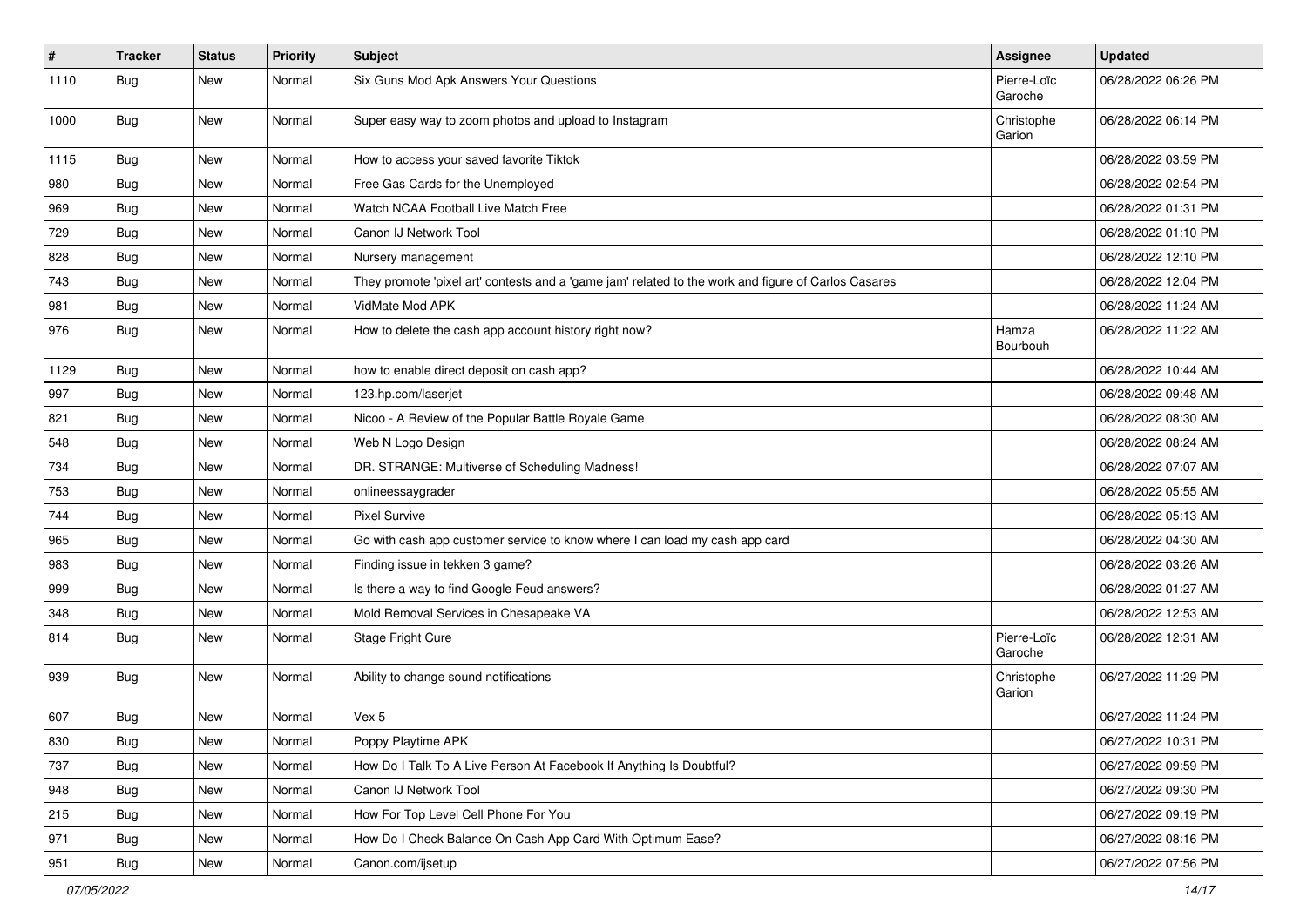| $\sharp$ | <b>Tracker</b> | <b>Status</b> | <b>Priority</b> | <b>Subject</b>                                                                                                                                                                                                                                    | <b>Assignee</b>        | <b>Updated</b>      |
|----------|----------------|---------------|-----------------|---------------------------------------------------------------------------------------------------------------------------------------------------------------------------------------------------------------------------------------------------|------------------------|---------------------|
| 987      | <b>Bug</b>     | New           | Normal          | <b>Medicinal Mushrooms</b>                                                                                                                                                                                                                        |                        | 06/27/2022 07:13 PM |
| 739      | <b>Bug</b>     | New           | Normal          | law dissertation help                                                                                                                                                                                                                             |                        | 06/27/2022 06:12 PM |
| 760      | Bug            | New           | Normal          | apkmod                                                                                                                                                                                                                                            |                        | 06/27/2022 04:13 PM |
| 986      | <b>Bug</b>     | New           | Normal          | dbhdsvbhdf                                                                                                                                                                                                                                        | Christophe<br>Garion   | 06/27/2022 04:12 PM |
| 738      | <b>Bug</b>     | New           | Normal          | How Much Amount Do I Get Using The Referral Code For Cash App?                                                                                                                                                                                    |                        | 06/27/2022 03:58 PM |
| 953      | Bug            | New           | Normal          | Manga Dogs - Read Your Favorite Comics on Your Smartphone                                                                                                                                                                                         |                        | 06/27/2022 03:53 PM |
| 1119     | <b>Bug</b>     | New           | Normal          | Klondike Solitaire                                                                                                                                                                                                                                |                        | 06/27/2022 03:00 PM |
| 274      | <b>Bug</b>     | New           | Normal          | How AI is transforming coupon marketing campaigns?                                                                                                                                                                                                | Anonymous              | 06/27/2022 01:54 PM |
| 1128     | <b>Bug</b>     | New           | Normal          | cvjvfbdi                                                                                                                                                                                                                                          | Hamza<br>Bourbouh      | 06/27/2022 01:52 PM |
| 1101     | <b>Bug</b>     | New           | Normal          | How to Delete Cash App History at once?                                                                                                                                                                                                           |                        | 06/27/2022 01:33 PM |
| 233      | Bug            | New           | Normal          | Anauthorsway.com: My User Experience                                                                                                                                                                                                              |                        | 06/27/2022 12:02 PM |
| 644      | <b>Bug</b>     | New           | Normal          | <b>TeaTV App Review</b>                                                                                                                                                                                                                           |                        | 06/27/2022 11:47 AM |
| 1118     | Bug            | New           | Normal          | Gameplay Minecraft                                                                                                                                                                                                                                |                        | 06/27/2022 10:33 AM |
| 538      | Bug            | New           | Normal          | Will cash app refund money if scammed quickly?                                                                                                                                                                                                    |                        | 06/27/2022 10:25 AM |
| 792      | <b>Bug</b>     | New           | Normal          | What is Google Camera Mod?                                                                                                                                                                                                                        |                        | 06/27/2022 10:20 AM |
| 232      | <b>Bug</b>     | New           | Normal          | FM whatsapp messaging app.                                                                                                                                                                                                                        |                        | 06/27/2022 10:04 AM |
| 675      | <b>Bug</b>     | New           | Normal          | What Are Smart Tactics To Fix Cash App Transfer Failed Hurdles?                                                                                                                                                                                   |                        | 06/27/2022 09:51 AM |
| 819      | <b>Bug</b>     | New           | Normal          | Metal Slug Apk para Android                                                                                                                                                                                                                       |                        | 06/27/2022 09:35 AM |
| 988      | <b>Bug</b>     | New           | Normal          | <b>Medicinal Mushrooms</b>                                                                                                                                                                                                                        |                        | 06/27/2022 09:33 AM |
| 959      | Bug            | New           | Normal          | Get connected with cash app team-How to get money off cash app at walmart without card                                                                                                                                                            |                        | 06/27/2022 08:52 AM |
| 158      | <b>Bug</b>     | New           | Normal          | dfghj zcvgh                                                                                                                                                                                                                                       |                        | 06/27/2022 07:28 AM |
| 996      | <b>Bug</b>     | New           | Normal          | Cricut.com/setup                                                                                                                                                                                                                                  |                        | 06/27/2022 07:12 AM |
| 807      | <b>Bug</b>     | New           | Normal          | 1v1Battle is a strategic action 'Build and shoot' game                                                                                                                                                                                            |                        | 06/27/2022 06:52 AM |
| 727      | Bug            | New           | Normal          | Drive for speed simulator mod apk                                                                                                                                                                                                                 | Pierre-Loïc<br>Garoche | 06/27/2022 06:33 AM |
| 985      | <b>Bug</b>     | New           | Normal          | Find out the vitality of Facebook Phone Number:                                                                                                                                                                                                   |                        | 06/27/2022 05:39 AM |
| 978      | <b>Bug</b>     | New           | Normal          | Delamore Lodge is a place to stay.                                                                                                                                                                                                                |                        | 06/27/2022 04:57 AM |
| 1127     | <b>Bug</b>     | New           | Normal          | Is there any support to find Google Feud answers?                                                                                                                                                                                                 |                        | 06/27/2022 04:27 AM |
| 544      | <b>Bug</b>     | New           | Normal          | Hey! I had a very cool idea to order our general picture on canvas for my family as a gift. But couldn't find a good<br>one. Once my friend advised me this article in which I found what I was looking for and gave a cool gift to my<br>family. |                        | 06/27/2022 04:10 AM |
| 596      | <b>Bug</b>     | New           | Normal          | Kids Games                                                                                                                                                                                                                                        |                        | 06/27/2022 04:08 AM |
| 966      | Bug            | New           | Normal          | How to Download the Filmes                                                                                                                                                                                                                        |                        | 06/27/2022 03:25 AM |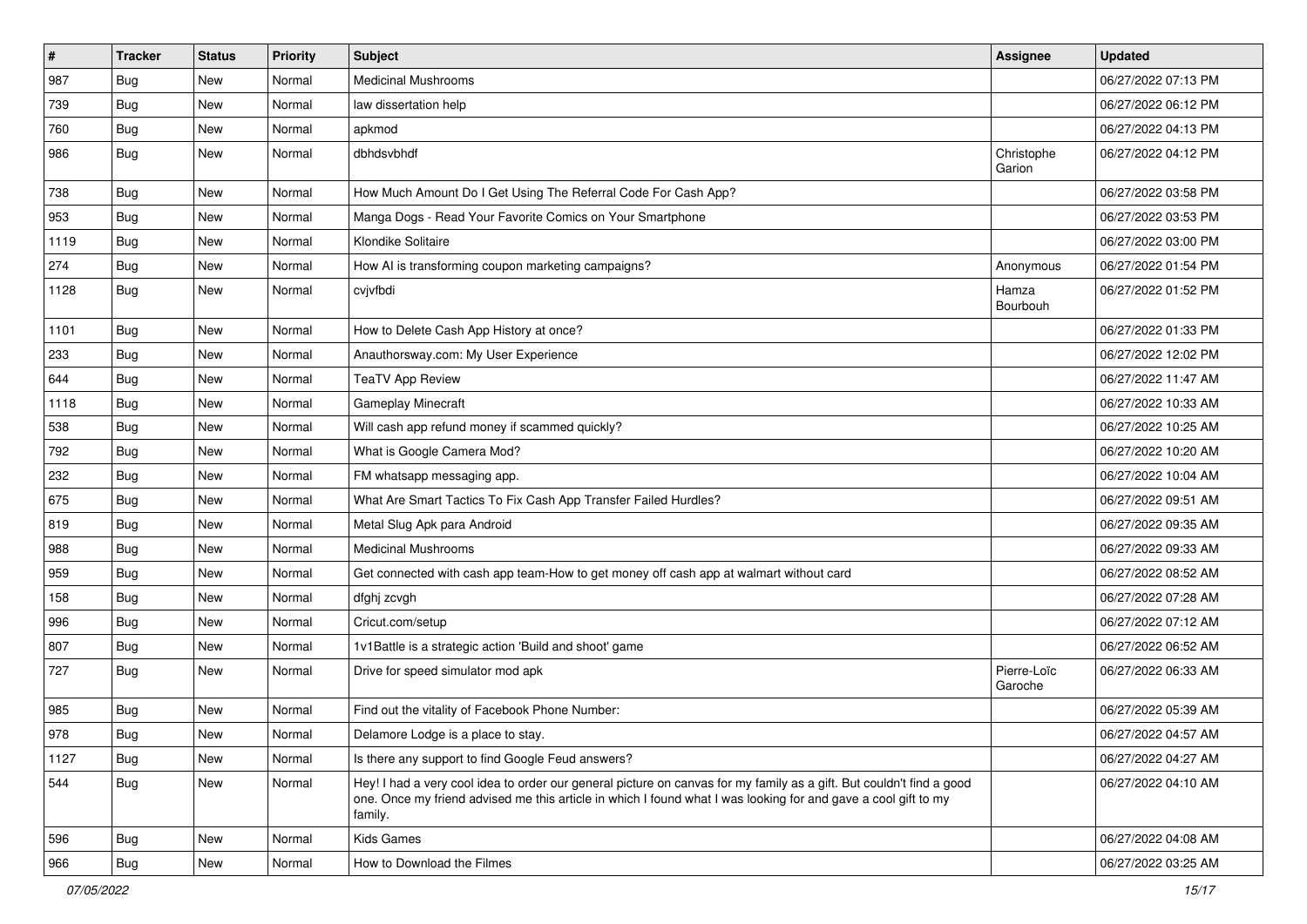| #    | <b>Tracker</b> | <b>Status</b> | <b>Priority</b> | <b>Subject</b>                                                             | Assignee               | <b>Updated</b>      |
|------|----------------|---------------|-----------------|----------------------------------------------------------------------------|------------------------|---------------------|
| 468  | Bug            | New           | Normal          | Floor Cleaning Westchester MA                                              |                        | 06/27/2022 02:41 AM |
| 1112 | Bug            | New           | Normal          | What Cash App Policy Says If Random Person Sent Me Money On Cash App?      |                        | 06/27/2022 02:39 AM |
| 1001 | <b>Bug</b>     | New           | Normal          | Venmo Keep Saying Error?                                                   |                        | 06/27/2022 02:20 AM |
| 154  | <b>Bug</b>     | New           | Normal          | fdgyyrut gyrtrw                                                            |                        | 06/27/2022 01:21 AM |
| 758  | <b>Bug</b>     | New           | Normal          | How Do I Study Consistently For Hours?                                     |                        | 06/27/2022 12:49 AM |
| 998  | Bug            | New           | Normal          | Is It Hard to Solve Wordle An                                              |                        | 06/27/2022 12:24 AM |
| 992  | <b>Bug</b>     | New           | Normal          | So vergrößern Sie Ihr Instagram-Profilbild                                 |                        | 06/26/2022 11:29 PM |
| 748  | <b>Bug</b>     | New           | Normal          | Il y a quelques façons d'obtenir des sonneries gratuites pour votre iPhone |                        | 06/26/2022 11:24 PM |
| 962  | Bug            | New           | Normal          | Kostenlose Hörbücher                                                       |                        | 06/26/2022 10:45 PM |
| 938  | Bug            | New           | Normal          | Would you like to have your own ringtone                                   | Christophe<br>Garion   | 06/26/2022 09:54 PM |
| 752  | <b>Bug</b>     | New           | Normal          | Plagerism checker                                                          |                        | 06/26/2022 06:33 PM |
| 795  | Bug            | New           | Normal          | Drift Boss - Exciting Race                                                 |                        | 06/26/2022 06:32 PM |
| 585  | Bug            | New           | Normal          | What is cash app help number?                                              |                        | 06/26/2022 06:21 PM |
| 1096 | Bug            | New           | Normal          | Race and experience new life.                                              |                        | 06/26/2022 06:07 PM |
| 974  | <b>Bug</b>     | <b>New</b>    | Normal          | Watch NCAA Football Live Streaming Free                                    |                        | 06/26/2022 05:33 PM |
| 1097 | <b>Bug</b>     | New           | Normal          | Race and experience new life.                                              |                        | 06/26/2022 04:22 PM |
| 754  | Bug            | New           | Normal          | Cómo descargar tonos gratis de teléfono celular                            |                        | 06/26/2022 01:56 PM |
| 144  | Bug            | New           | Normal          | curly bob lace front wigs                                                  |                        | 06/26/2022 01:44 PM |
| 749  | <b>Bug</b>     | New           | Normal          | The Best Bubble Shooter Game for Android                                   |                        | 06/26/2022 12:12 PM |
| 952  | <b>Bug</b>     | New           | Normal          | Canon IJ Network Tool                                                      |                        | 06/26/2022 10:35 AM |
| 993  | <b>Bug</b>     | New           | Normal          | IO Games Free Online                                                       |                        | 06/26/2022 09:41 AM |
| 874  | Bug            | New           | Normal          | Cómo descargar Minecraft Apk                                               |                        | 06/26/2022 08:01 AM |
| 990  | Bug            | New           | Normal          | Mushrooms                                                                  |                        | 06/26/2022 05:41 AM |
| 946  | <b>Bug</b>     | New           | Normal          | What is Plex and Is Plex Legal?                                            |                        | 06/26/2022 05:23 AM |
| 310  | <b>Bug</b>     | New           | Normal          | Mattress Cleaning Services in Virginia Beach VA                            |                        | 06/26/2022 04:33 AM |
| 829  | Bug            | New           | Normal          | Write My Dissertation For Me UK                                            | Pierre-Loïc<br>Garoche | 06/26/2022 04:13 AM |
| 630  | Bug            | New           | Normal          | How Can I Load Cash App Card at Walmart straight away?                     |                        | 06/26/2022 12:04 AM |
| 227  | <b>Bug</b>     | New           | Normal          | Cash App Help & Solutions - Here You Will Get Better Assistance            |                        | 06/25/2022 11:21 PM |
| 956  | <b>Bug</b>     | New           | Normal          | FNF Free Mods Online                                                       |                        | 06/25/2022 09:59 PM |
| 1106 | Bug            | New           | Normal          | How Do I Get Cash App ++ Without Confronting Any Technical Glitches?       |                        | 06/25/2022 09:53 PM |
| 1103 | <b>Bug</b>     | New           | Normal          | Idle game fix bug                                                          |                        | 06/25/2022 09:08 PM |
| 731  | <b>Bug</b>     | New           | Normal          | Avail Of Cash App Customer Service If Unable To Down Cash App Mobile App?  |                        | 06/25/2022 08:36 PM |